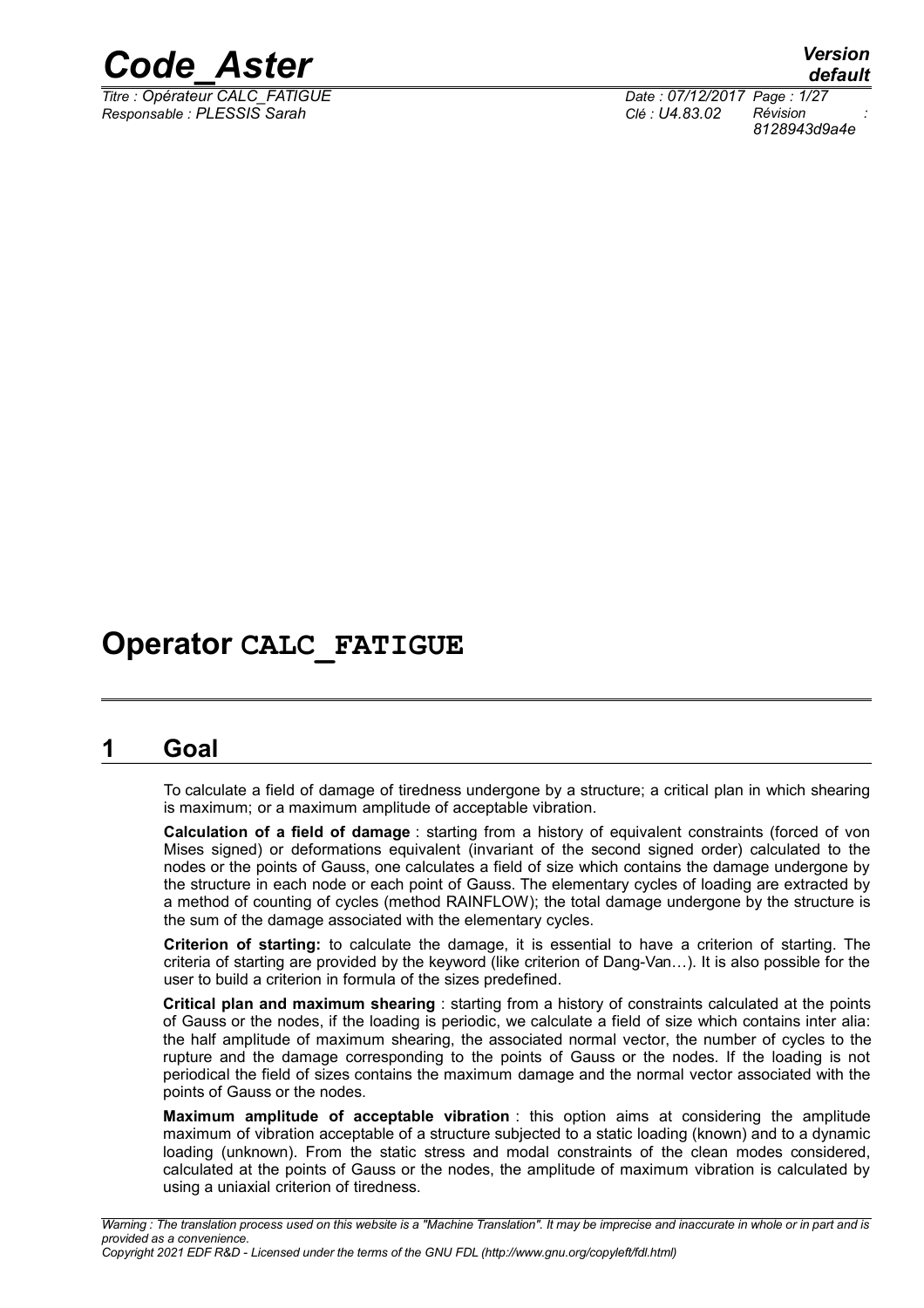*Titre : Opérateur CALC\_FATIGUE Date : 07/12/2017 Page : 2/27 Responsable : PLESSIS Sarah Clé : U4.83.02 Révision :*

*8128943d9a4e*

Product a concept of the type cham\_elem or cham\_no.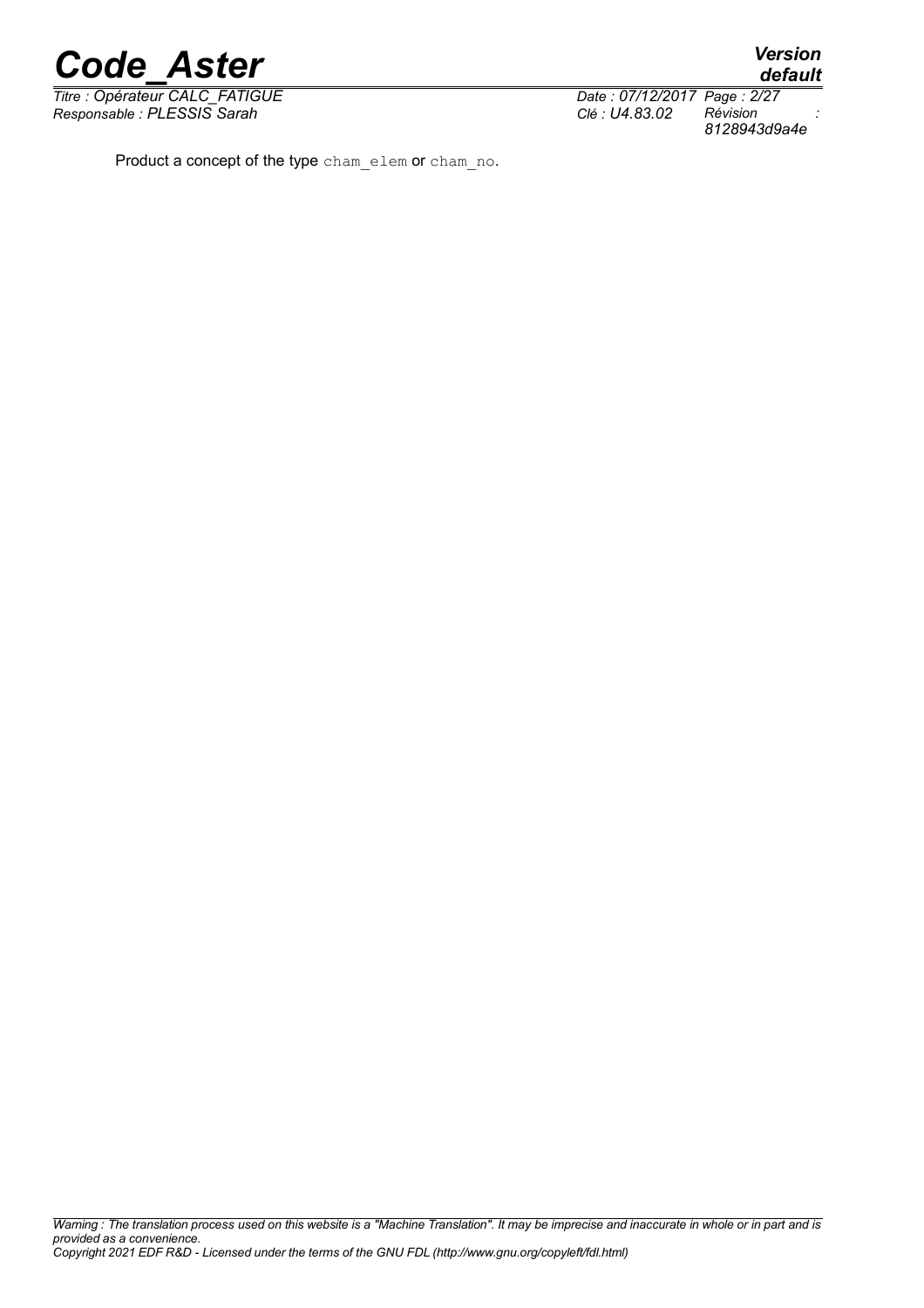*Titre : Opérateur CALC\_FATIGUE Date : 07/12/2017 Page : 3/27 Responsable : PLESSIS Sarah Clé : U4.83.02 Révision :*

*8128943d9a4e*

## **2 Syntax**

CHAM [cham\_elem\*] = CALC\_FATIGUE **(** ♦ TYPE\_CALCUL = / 'CUMUL\_DOMMAGE', / 'FATIGUE\_MULTI',<br>/ 'FATIGUE\_VIBR', / 'FATIGUE\_VIBR', **# If TYPE\_CALCUL = 'CUMUL\_DOMMAGE' - > calculation of the damage** # Choice of the option of calculation  $OPTION = / 'DOMA ELNO SIGM',$ / 'DOMA\_ELGA\_SIGM', / 'DOMA\_ELNO\_EPSI', / 'DOMA\_ELGA\_EPSI', / 'DOMA\_ELNO\_EPME', / 'DOMA ELGA EPME', Reading of the history of constraint or deformation  $HISTORY = F ($ ♦ RESULT = LMBO, / [evol\_elas] / [evol\_noli] / [dyna\_trans]  $EQUI$  GD = / 'VMIS SG',  $[DEFECT]$  $/$  'INVA 2 SG', ) # Calculation of the damage TOO BAD =  $/$  'WOHLER', / 'MANSON\_COFFIN', / 'TAHERI\_MANSON', / 'TAHERI\_MIXTE', ◆ MATER = to subdue, (to subdue]  $\Diamond$  TAHERI NAPPE = tablecloth,  $\Diamond$ [tablecloth] [formula] ◊ TAHERI\_FONC = fonc, / [function] [formula] ), **# Finsi # If TYPE\_CALCUL = 'FATIGUE\_MULTI' - > Calculation of the maximum shearing or of maximum damage** TYPE CHARGE =  $/$  'PERIODIC', / 'NON\_PERIODIQUE',  $OPTION = / 'DOMA ElGA',$ / 'DOMA\_NOEUD', RESULT = LMBO,  $\sqrt{|\text{evol}-\text{elas}|}$ [evol noli] ◊ CHAM\_MATER = cham\_mater, [cham\_mater] **# If TYPE\_CHARGE = 'PERIODIC'** ♦ CRITERION = / 'MATAKE\_MODI\_AC',

*Warning : The translation process used on this website is a "Machine Translation". It may be imprecise and inaccurate in whole or in part and is provided as a convenience.*

*Copyright 2021 EDF R&D - Licensed under the terms of the GNU FDL (http://www.gnu.org/copyleft/fdl.html)*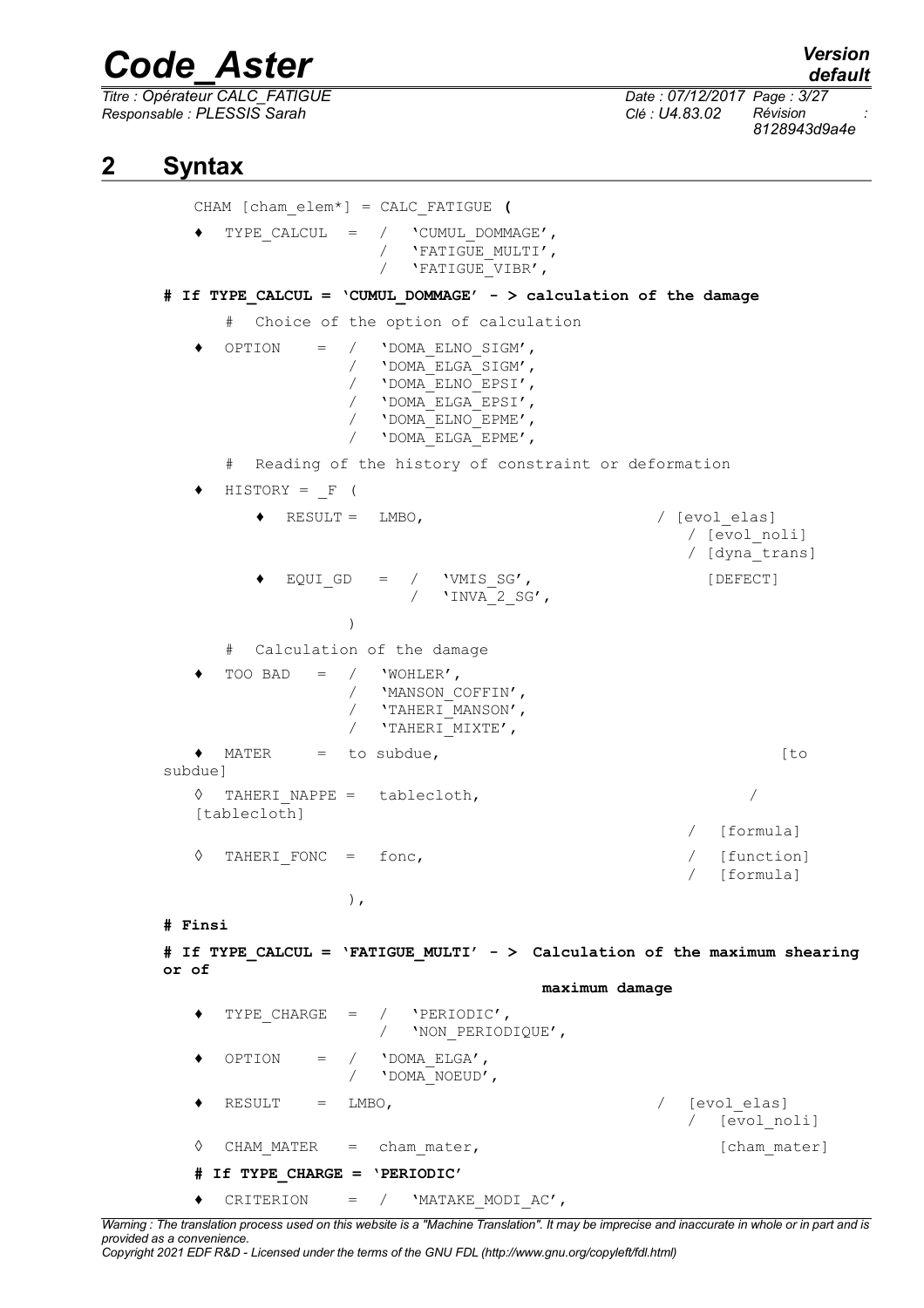*Code\_Aster Version Titre : Opérateur CALC\_FATIGUE Date : 07/12/2017 Page : 4/27 Responsable : PLESSIS Sarah Clé : U4.83.02 Révision : 8128943d9a4e* / 'DANG\_VAN\_MODI\_AC', / 'FORMULE\_CRITERE', / 'VMIS\_TRESCA', **# If CRITERION! = 'VMIS\_TRESCA'** ♦ METHOD = / 'CERCLE\_EXACT', **# Finsi # If CRITERION = 'FORMULE\_CRITERE'**  ♦ FORMULE\_GRDEQ = for\_grd, / [formula]  $\bullet$  COURBE GRD VIE = / 'MANSON\_COFFIN', / 'FORMES\_VIE' **# If COURBE\_GRD\_VIE = 'FORMES\_VIE'**  • FORMULE VIE = for vie,  $\overline{ }$  / [formula] / [function] **# Finsi** ◊ FORMULE\_CRITIQUE = for\_grd, / [formula] **# Finsi ◊** INST\_INIT\_CYCL = / inst\_ini\_cyc [R] **◊** INST\_CRIT =/ 'RELATIVE' / 'ABSOLUTE' **# If INST\_CRIT = 'RELATIVE' ◊** PRECISION =/prec [R] / 1.E-6 , [DEFECT] **#Finsi # If INST\_CRIT = 'ABSOLUTE'**   $\triangle$  PRECISION =/prec [R] **#Finsi # Finsi # If TYPE\_CHARGE = 'NON\_PERIODIQUE'**  $CRITERION = /_{MATAKE} MODI AV',$ / 'DANG\_VAN\_MODI\_AV', / 'DANG\_VAN\_MODI\_AV',<br>/ 'FATESOCI\_MODI\_AV', / 'FORMULE\_CRITERE', / 'VMIS\_TRESCA', **# If If CRITERION = 'MATAKE\_MODI\_AC' gold CRITERION = 'DANG\_VAN\_MODI\_AC'** ♦ PROJECTION = / 'UN\_AXE', / 'DEUX AXES', ◊ DELTA\_OSCI = / delta, [R] / 0. , [DEFECT] **# Finsi # If CRITERION = 'FORMULE\_CRITERE'**   $FORMULE$  GRDEQ = for grd,  $/$  [formula]  $\bullet$  COURBE GRD VIE = / 'MANSON\_COFFIN', / 'FORMES\_VIE' **# If COURBE\_GRD\_VIE = 'FORMES\_VIE'**   $\rightarrow$  FORMULE VIE = for vie,  $\rightarrow$  [formula] / [function] **# Finsi**

*Warning : The translation process used on this website is a "Machine Translation". It may be imprecise and inaccurate in whole or in part and is provided as a convenience. Copyright 2021 EDF R&D - Licensed under the terms of the GNU FDL (http://www.gnu.org/copyleft/fdl.html)*

**# Finsi**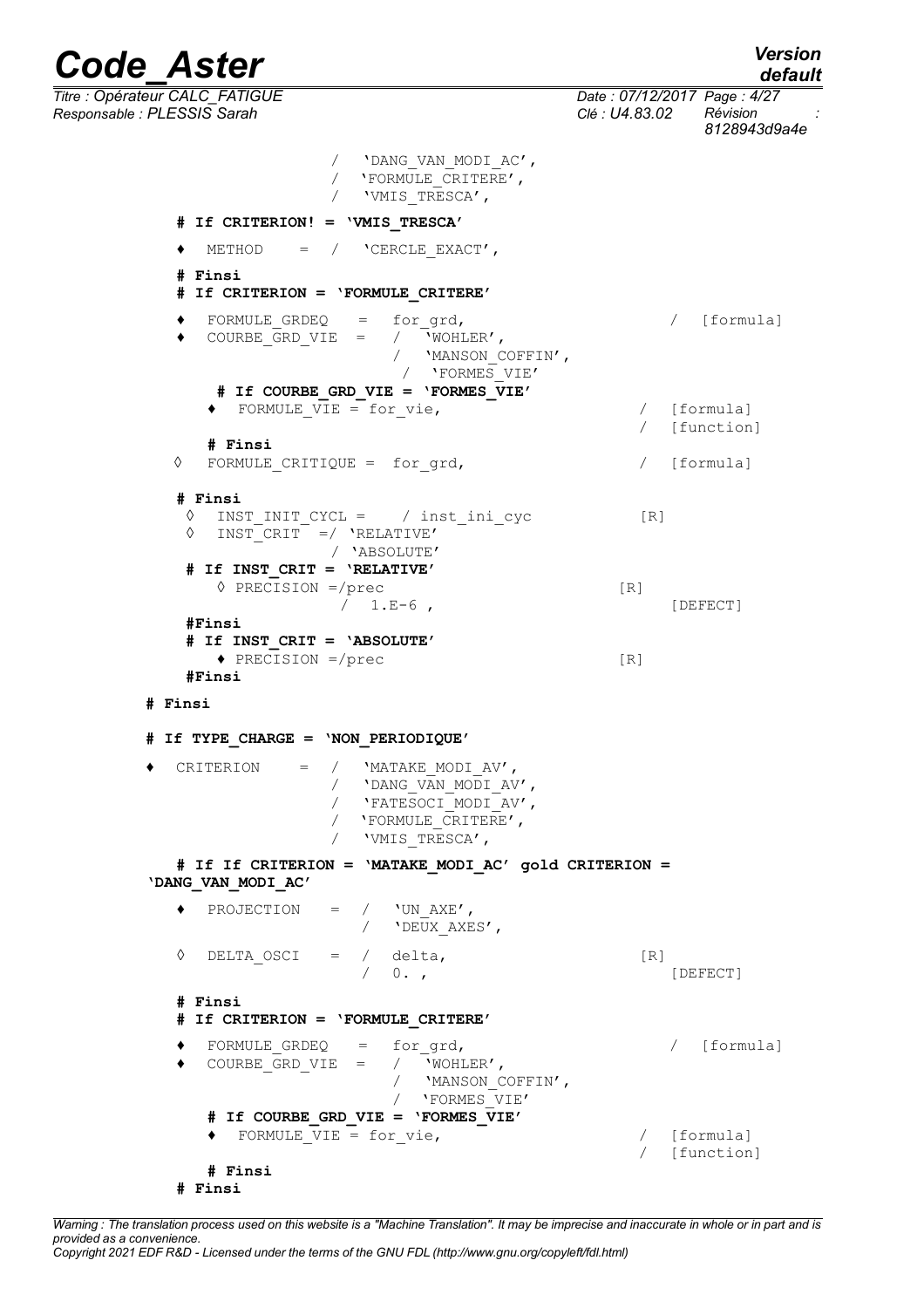*Code\_Aster Version Titre : Opérateur CALC\_FATIGUE Date : 07/12/2017 Page : 5/27 Responsable : PLESSIS Sarah Clé : U4.83.02 Révision : 8128943d9a4e* **# Finsi** / 0 GROUP MA = grma,  $[1_gr\_maille]$ /  $\sqrt{2}$  GROUP NO = grno, [lgr\_noeud] ◊ COEF\_PREECROU= / coef\_pre, [R] / 1.0, [DEFECT] **# If ( GROUP\_MA! = Nun gold GROUP\_NO! = Nun)**  $\bullet$  GRID = grid,  $[grid]$ **# Finsi # Finsi # If TYPE\_CALCUL = 'FATIGUE\_VIBR' - > calculation of the acceptable maximum amplitude for a structure subjected to a vibratory loading** # Choice of the option of calculation ♦ OPTION = / 'DOMA\_ELNO\_SIGM', / 'DOMA\_ELGA\_SIGM', # Reading of the history of constraint  $\blacklozenge$  HISTORY = F ( ♦ RESULT = LMBO, / [evol\_elas] / [evol\_noli] ◆ MODE MECA = mode, including a line mecal  $\bullet$  NUME<sup> $M$ </sup>ODE = I,  $[LISTE I]$ ◆ FACT PARTICI = R, [LISTE R] ) # Calculation of the damage  $\bullet$  TOO BAD = / 'WOHLER', ♦ MATER = to subdue, [to subdue]

),

 $/ 2,$ 

#### **# Finsi**

# Level of impression

```
\Diamond INFORMATION = / 1, [DEFECT]
```
**)**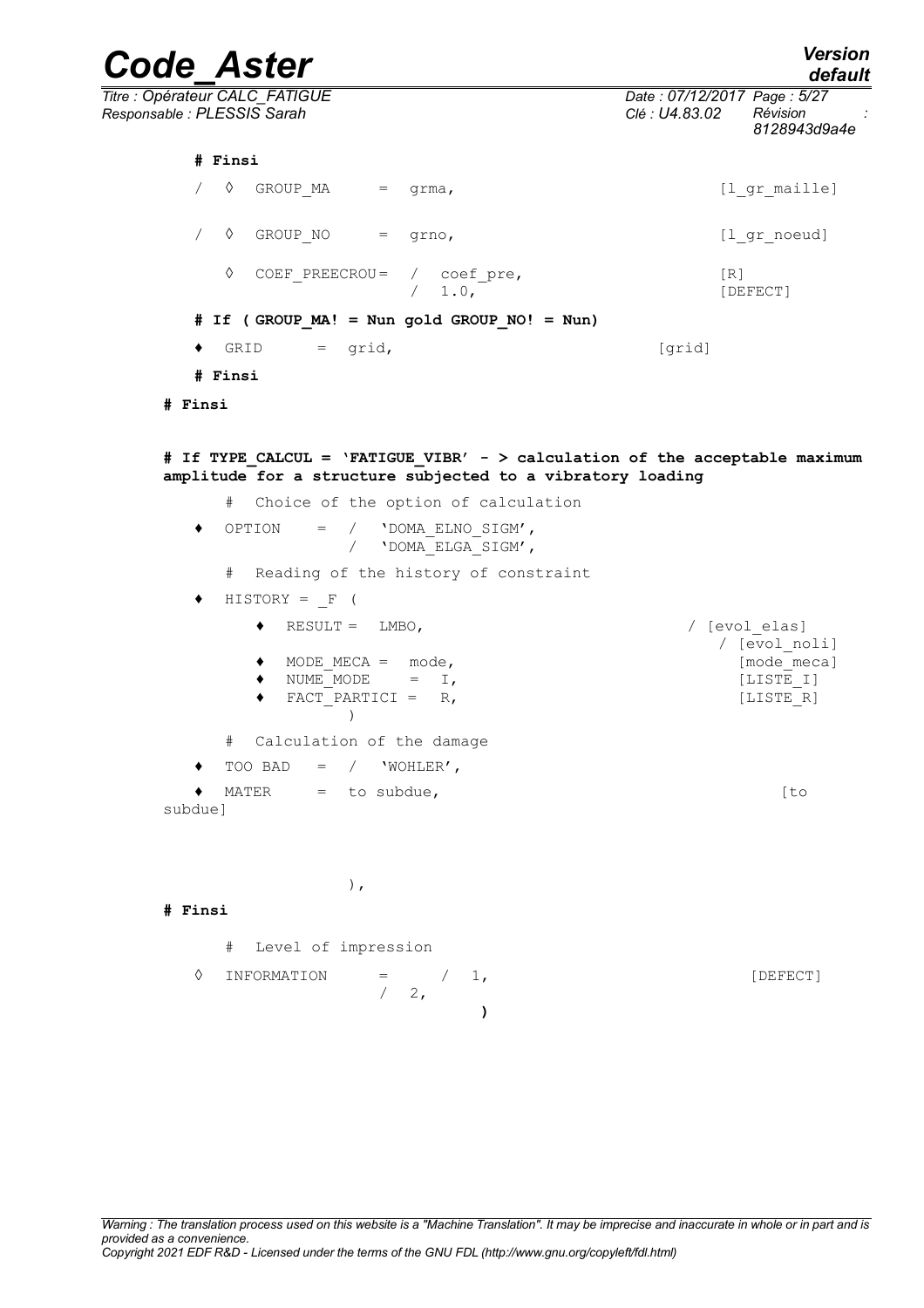# **Code Aster**

Titre : Opérateur CALC\_FATIGUE<br>Responsable : PLESSIS Sarah

**Version** 

# **Contents**

| 22 |
|----|
|    |
|    |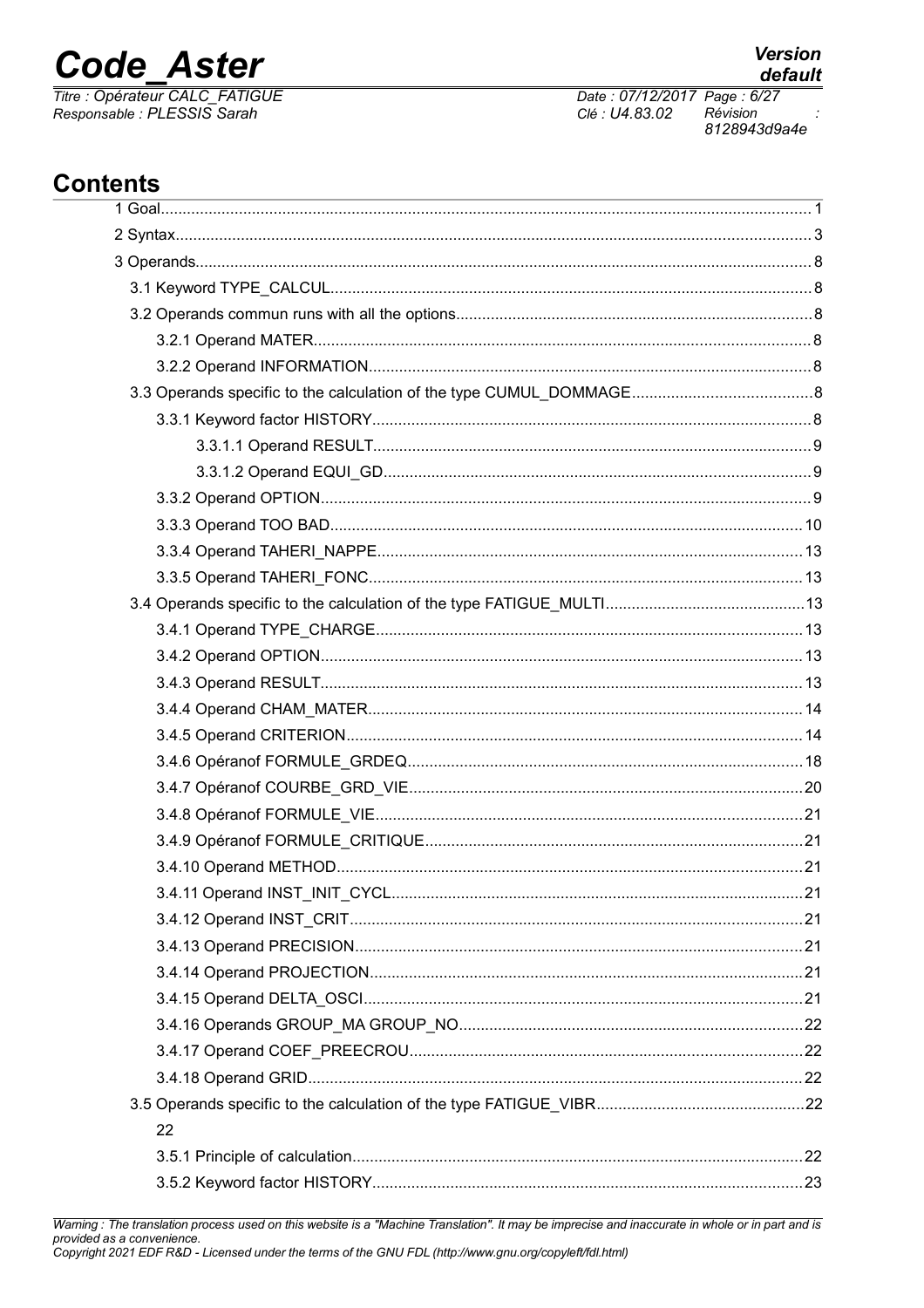*Titre : Opérateur CALC\_FATIGUE Date : 07/12/2017 Page : 7/27 Responsable : PLESSIS Sarah Clé : U4.83.02 Révision :*

| 5.1 Calculation of the half amplitude of maximum shearing by the method: 'CERCLE EXACT'27 |  |
|-------------------------------------------------------------------------------------------|--|
|                                                                                           |  |
|                                                                                           |  |
|                                                                                           |  |
|                                                                                           |  |

# *default*

*8128943d9a4e*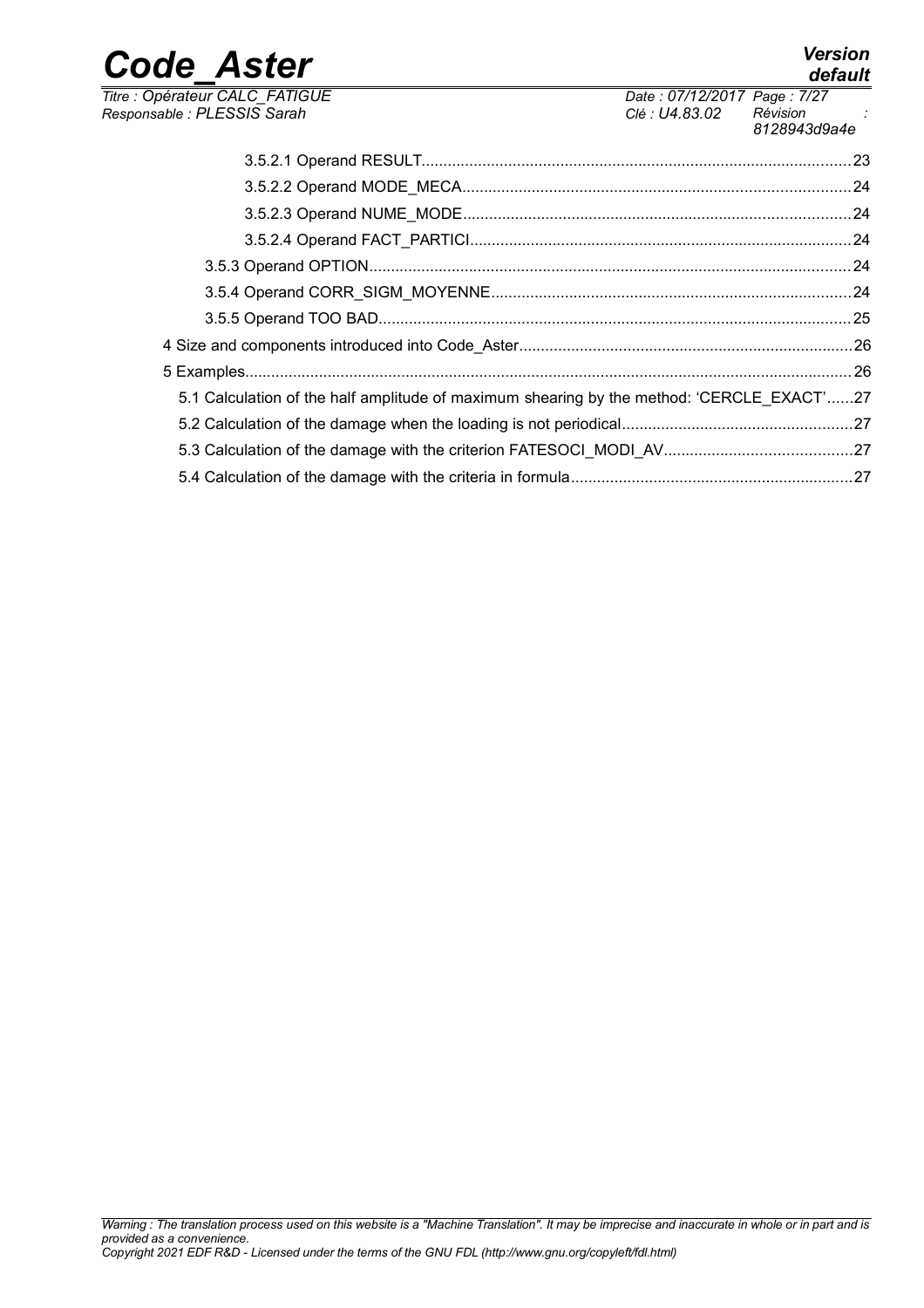*Titre : Opérateur CALC\_FATIGUE Date : 07/12/2017 Page : 8/27 Responsable : PLESSIS Sarah Clé : U4.83.02 Révision :*

# **3 Operands**

### **3.1 Keyword TYPE\_CALCUL**

This keyword makes it possible to calculate

- that is to say a field of damage of tiredness undergone by a structure, if  $TYPE$  CALCUL = 'CUMUL\_DOMMAGE' ;
- that is to say the critical plan in which shearing is maximum, if  $TYPE$  CALCUL = 'FATIGUE\_MULTI' ;
- that is to say the amplitude of maximum vibration acceptable by a structure subjected to a vibratory loading, if TYPE CALCUL = 'FATIGUE VIBR' .

In the first both cases, one knows the loading of the structure (temporal evolution of the constraints or the deformations) and one is interested in the damage or with the plan criticizes associated.

In the last case, one knows the static loading of the structure (typically centrifugal loads for a wing of turbine) but not the dynamic loading (typically the vibration of the wing). The option 'FATIGUE VIBR' leaveT then to consider the amplitude of maximum vibration acceptable by the structure to have an unlimited endurance. The principle of calculation is described in the [§22.](#page-21-0)

### **3.2 Operands commun runs with all the options**

#### **3.2.1 Operand MATER**

**◊** MATER = to subdue

Allows to specify the name of material to subdue created by DEFI\_MATERIAU  $[U4.43.01]$ .

The material  $to$  subdue must contain the definition of the curve of Wöhler of material for the calculation of the damage by the methods 'WOHLER' and 'TAHERI\_MIXTE' and the definition of the curve of Manson-Whetstone sheath of material for the calculation of the damage by the methods 'MANSON\_COFFIN', 'TAHERI\_MANSON' and 'TAHERI\_MIXTE'.

For calculations of the type 'FATIGUE VIBR', the material must moreover contain stress the rupture (operator DEFI\_MATERIAU, keyword factor RCCM, operand KNOWN).

#### **3.2.2 Operand INFORMATION**

◊ INFORMATION = / 1 No impression.

Impression of the parameters of the calculation of the damage (number of the sequence numbers, number of the points of calculation, standard of the calculation of the damage (forced, deformations), localization of the damage (nodes or points of Gauss), type of the equivalent component (VMIS SG or INVA 2SG), method of extraction of cycles (RAINFLOW) and method of calculating of the damage (WOHLER or MANSON COFFIN or TAHERI\_MANSON or TAHERI\_MIXTE).

- point by point of the history of loading, of the cycles extracted and the value of the damage.
- field of damage.

The impressions are made in the file MESSAGE.

/ 2

## **3.3 Operands specific to the calculation of the type CUMUL\_DOMMAGE**

#### **3.3.1 Keyword factor HISTORY**

This keyword factor gathers all the phase of definition of the history of loading.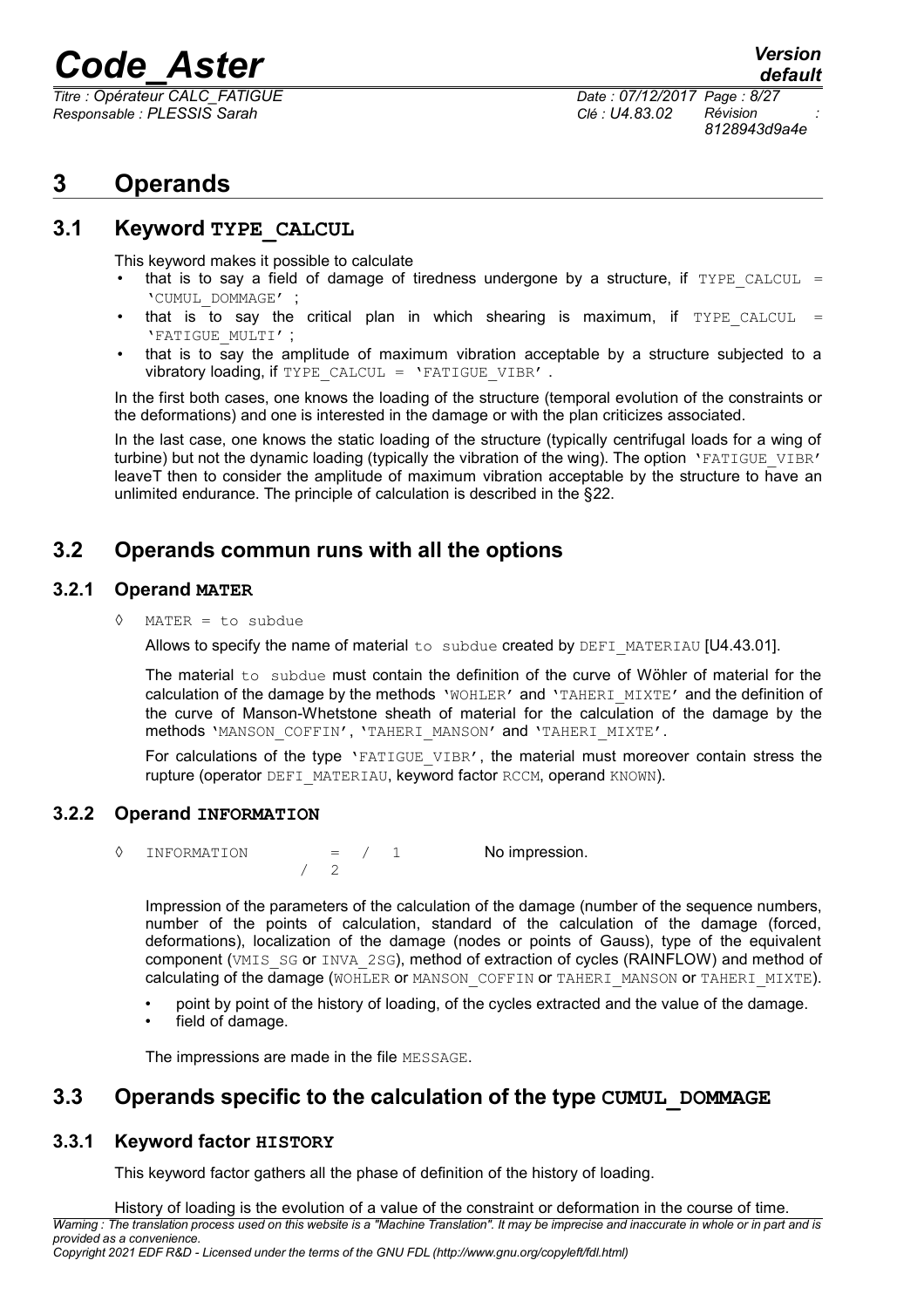

*Responsable : PLESSIS Sarah Clé : U4.83.02 Révision :*

*Titre : Opérateur CALC\_FATIGUE Date : 07/12/2017 Page : 9/27 8128943d9a4e*

#### **3.3.1.1 Operand RESULT**

 $RESULT = LMBO$ 

Name of the concept result containing the stress fields or the fields of deformation defining the history of loading. More precisely, the concept result must contain one of the fields of reference symbol SIEQ ELNO, SIEQ ELGA, EPEQ ELNO, EPEQ ELGA, EPMQ ELNO or EPMQ ELGA according to the desired option of calculation.

#### **3.3.1.2 Operand EQUI\_GD**

EQUI GD =  $/$  'VMIS SG', / 'INVA\_2\_SG'

To be able to calculate the damage undergone by a structure, by a method of Wöhler, of Manson-Whetstone sheath or a method of Taheri, it is necessary to have a "uniaxial" history of loading in constraints or deformations. With this intention it is necessary to transform the tensor of constraints or the tensor of deformations into a uniaxial field (scalar) "equivalent".

'VMIS\_SG' to calculate the damage starting from a history of loading of the type forced of von Mises signed,

'INVA\_2\_SG' to calculate the damage starting from a history of loading of type invariant of a nature 2 signed of the deformation.

#### **3.3.2 Operand OPTION**

This keyword factor makes it possible to specify the type of damage to be calculated :

- 'DOMA\_ELNO\_SIGM' for the calculation of the damage to the nodes starting from a stress field.
- The structure of data result specified under the keyword factor RESULT must contain the field of reference symbol SIEQ ELNO (calculable by CALC CHAMP), which amongst other things defines the value of the equivalent constraint of von Mises signed (component VMIS SG) calculated with the nodes.
- **POMA ELGA SIGM' for the calculation of the damage at the points of Gauss starting from a** stress field.
- The structure of data result specified under the keyword factor RESULT must contain the field of reference symbol SIEQ ELGA (calculable by CALC CHAMP), which amongst other things defines the value of the equivalent constraint of von Mises signed (component VMIS SG) calculated at the points of Gauss.
- **'DOMA ELNO EPSI'** for the calculation of the damage to the nodes starting from a field of deformations.
- The structure of data result specified under the keyword factor RESULT must contain the field of reference symbol EPEO ELNO, which amongst other things defines the value of the invariant of a signed nature 2 (component INVA 2SG) calculated with the nodes.
- 'DOMA\_ELGA\_EPSI' for the calculation of the damage at the points of Gauss starting from a field of deformations.
- The structure of data result specified under the keyword factor RESULT must contain the field of reference symbol EPEQ ELGA, which amongst other things defines the value of the invariant of a signed nature 2 (component INVA 2SG) calculated at the points of Gauss.
- 'DOMA\_ELNO\_EPME' for the calculation of the damage to the nodes starting from a field of mechanical deformations, out-thermics:  $ε = B \cdot u - ε$ .
- The structure of data result specified under the keyword factor RESULT must contain the field of reference symbol EPMQ\_ELNO (calculable by CALC\_CHAMP), which amongst other things defines the value of the invariant of a signed nature 2 (component  $INVA$   $2SG$ ) calculated with the nodes.
- 'DOMA\_ELGA\_EPME' for the calculation of the damage at the points of Gauss starting from a field of mechanical deformations, out-thermics:  $\varepsilon = B \cdot u - \varepsilon_h$ .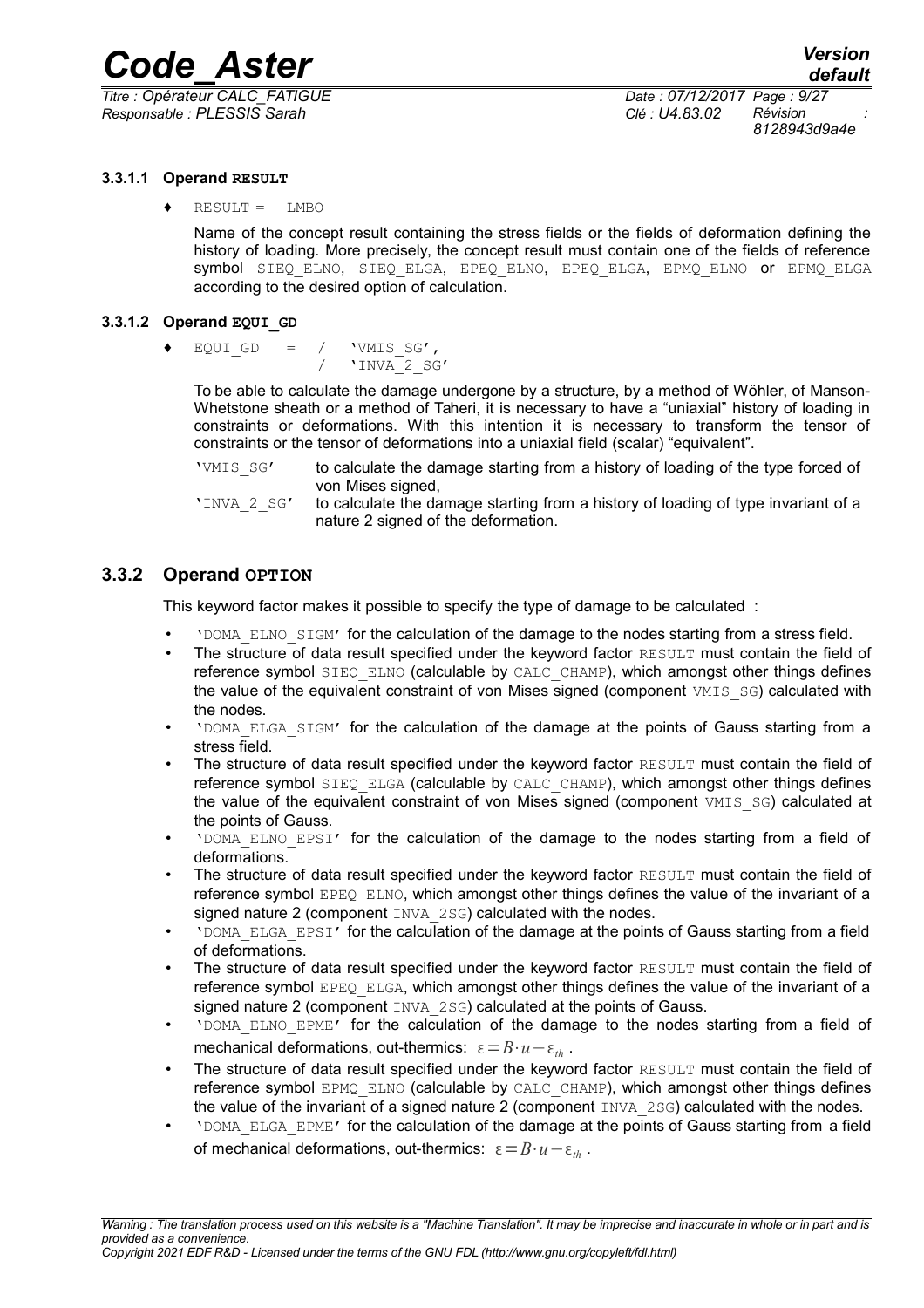*Titre : Opérateur CALC\_FATIGUE Date : 07/12/2017 Page : 10/27 Responsable : PLESSIS Sarah Clé : U4.83.02 Révision :*

• The structure of data result specified under the keyword factor RESULT must contain the field of reference symbol EPMO ELGA, which amongst other things defines the value of the invariant of a signed nature 2 (component  $INVA$  2SG) calculated at the points of Gauss.

#### **3.3.3 Operand TOO BAD**

To be able to calculate the damage undergone by a structure, it is necessary beforehand to extract the elementary cycles from the history of loading.

For that of many methods are available. Method available in *Code\_Aster* for the calculation of the damage by the Wöhler method or Manson-Whetstone sheath, is the method of counting of the extents in cascade or method of Rainflow [R7.04.01].

For the calculation of the damage by the methods TAHERI\_MANSON and TAHERI\_MIXTE, one uses the method of counting known as natural which consists in generating cycles in the order of their application.

Once the extracted elementary cycles, this operand makes it possible to specify the method of calculating of the damage for each elementary cycle.

 $DAMAGE = / 'WOHLER'$ 

For a history of loading of the type forced, the number of cycles to the rupture is determined by interpolation of the curve of Wöhler of material for a level of alternate constraint given (to each elementary cycle corresponds a level of amplitude of constraint  $\Delta \sigma = |\sigma_{max} - \sigma_{min}|$  and an

alternate constraint  $S_{alt} = 1/2 \Delta \sigma$ ).

One cannot use the method WOHLER that for the options 'DOMA ELNO SIGM' or 'DOMA\_ELGA\_SIGM'. Moreover, it is necessary that the concept specified result contains respectively the field of reference symbol SIEQ\_ELNO or SIEQ\_ELGA (calculable by CALC\_CHAMP).

The curve of Wöhler of material must be introduced into the operator DEFI MATERIAU [U4.43.01], under one of the three possible forms [R7.04.02]:

- point by point discretized function (keyword TIREDNESS, operand WOHLER),
- analytical form of Basquin (keyword TIREDNESS, operands A BASQUIN and BETA\_BASQUIN),
- form "zones current" (keyword TIREDNESS, operands  $E$  REFE, A0, A1, A2, A3 and SL and keyword ELAS operand E).

#### **Notice on the curves of tiredness:**

*For the small amplitudes, the difficulty of the prolongation of the curve of tiredness can arise: for example, for the curves of tiredness of the RCC-M beyond 10 <sup>6</sup> cycles, the corresponding constraint 180 MPa is regarded as limit of endurance, it is - with - to say that very forced lower than 180 MPa must produce a factor of null use, or an infinite number of cycles acceptable.*

*In Code\_Aster, the limit of endurance is fixed at 10 million cylces. The method adopted here corresponds to this concept of limit of endurance: if the amplitude of constraint is lower than the first X-coordinate of the curve of tiredness, then one takes a factor of null use i.e. a number of infinite acceptable cycle.*

♦ DAMAGE = / 'MANSON\_COFFIN'

For a history of loading of the deformations type, the number of cycles to the rupture is determined by interpolation of the curve of Manson-Whetstone sheath of material for a level of alternate deformation given (to each elementary cycle corresponds a level of amplitude of deformation  $\Delta \varepsilon = |\varepsilon_{max} - \varepsilon_{min}|$  and an alternate deformation  $E_{alt} = 1/2 \Delta \varepsilon$ ).

One cannot use the method MANSON COFFIN that for the options 'DOMA\_ELNO\_EPSI' or 'DOMA\_ELGA\_EPSI', 'DOMA\_ELNO\_EPME' or 'DOMA\_ELGA\_EPME'. Moreover, it is necessary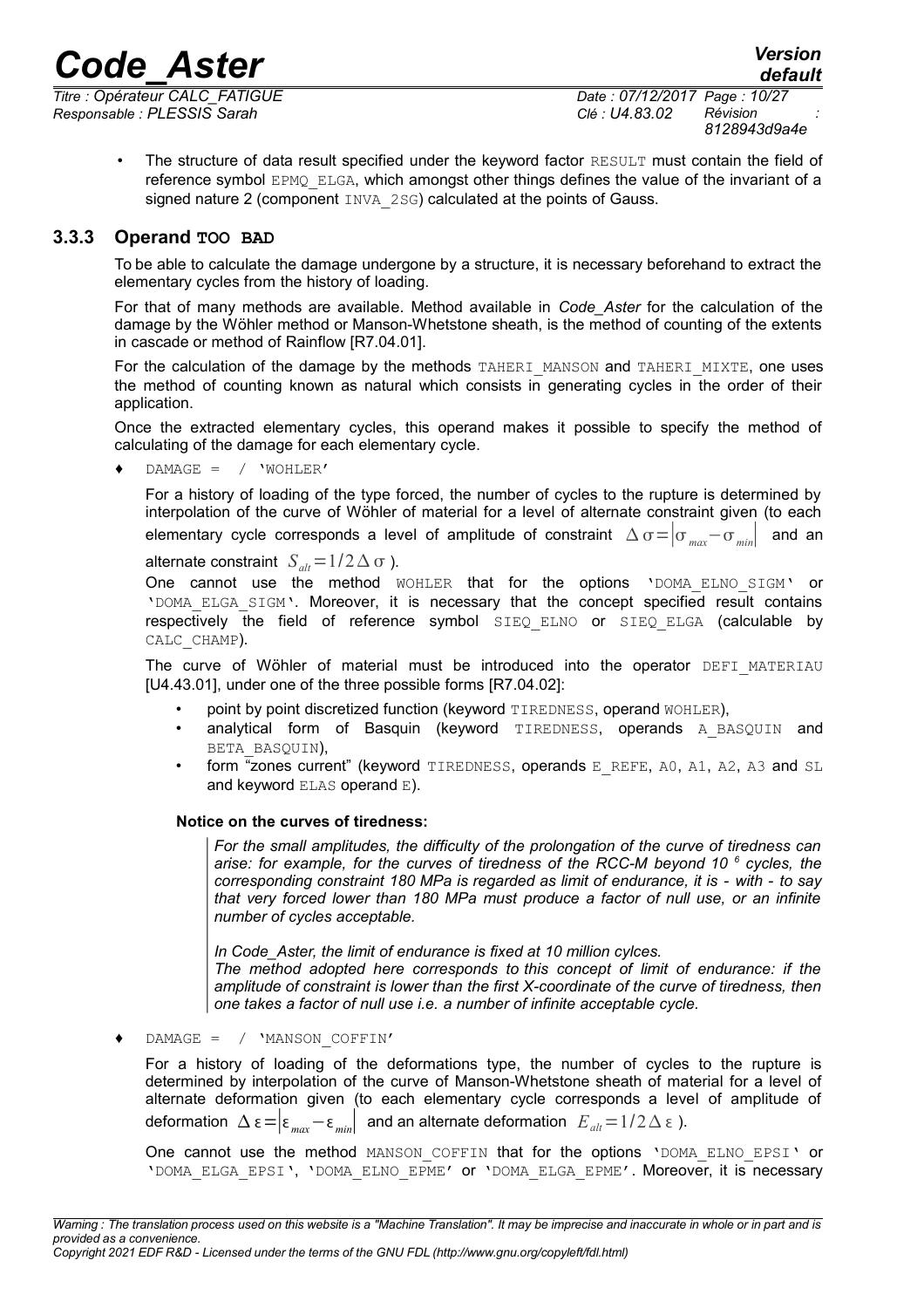*Responsable : PLESSIS Sarah Clé : U4.83.02 Révision :*

*Titre : Opérateur CALC\_FATIGUE Date : 07/12/2017 Page : 11/27 8128943d9a4e*

> that the concept specified result contains respectively the field of reference symbol EPEQ ELNO, EPEQ ELGA, EPMQ ELNO OT EPMQ ELGA (calculable by CALC CHAMP).

> The curve of Manson-Whetstone sheath must be introduced into the operator DEFI\_MATERIAU [U4.43.01] (keyword TIREDNESS, operand MANSON COFFIN).

 $DAMAGE = / 'TAHERI$  MANSON'

This method of calculating of the damage applies only to loadings of type deformation, i.e. for the options 'DOMA\_ELNO\_EPSI', 'DOMA\_ELGA\_EPSI', 'DOMA\_ELNO\_EPME' or 'DOMA\_ELGA\_EPME'. Moreover, it is necessary that the concept specified result contains respectively the field of reference symbol EPEQ\_ELNO, EPEQ\_ELGA, EPMQ\_ELNO or EPMQ\_ELGA (calculable by CALC\_CHAMP).

Are *n* elementary cycles of half amplitude  $\frac{\Delta \epsilon_1}{2}$ 2,  $\frac{\Delta \varepsilon_n}{\Delta}$  $\frac{2^{n}}{2}$ .

The calculation of the elementary damage of the first cycle is determined by interpolation on the curve of Manson-Whetstone sheath of material.

The calculation of the elementary damage of the following cycles is determined by the algorithm described Ci - below:

• If  $\frac{\Delta \varepsilon_{i+1}}{2}$ 2  $\geq \frac{\Delta \varepsilon_i}{2}$ 2

> the calculation of the elementary damage of the cycle  $(i+1)$  is determined by interpolation on the curve of Manson-Whetstone sheath.

• If 
$$
\frac{\Delta \epsilon_{i+1}}{2} < \frac{\Delta \epsilon_i}{2}
$$

one determines:

$$
\frac{\Delta \sigma_{i+1}}{2} = F_{\text{MAPPE}} \left( \frac{\Delta \epsilon_{i+1}}{2}, \max_{j < i} \left( \frac{\Delta \epsilon_j}{2} \right) \right)
$$
\n
$$
\frac{\Delta \epsilon_{i+1}}{2} = F_{\text{FONC}} \left( \frac{\Delta \sigma_{i+1}}{2} \right)
$$

where  $F_{\text{MPPE}}$  is a tablecloth introduced under the operand TAHERI\_NAPPE.

 $F_{FONC}$  is a function introduced under the operand TAHERI\_FONC.

The value of the damage of the cycle  $(i+1)$  is obtained by interpolation of  $\frac{\Delta \epsilon^*_{i+1}}{2}$ 2 on the curve of Manson-Whetstone sheath of material (  $Nrupt_{i+1}$  = many cycles to the rupture for the cycle  $(i+1)$ =MANSON\_COFFIN $\vert \bar{=}$  $Δ ε_{i+1}^*$  $\left(\frac{\varepsilon_{i+1}}{2}\right)$  and  $Dom_{i+1}$  = damage of the cycle  $(i+1)=\frac{1}{2}$ <sup>'</sup><br>Nrupt<sub>i+1</sub></sub>

The curve of Manson-Whetstone sheath must be introduced into the operator DEFI\_MATERIAU [U4.43.01] (keyword TIREDNESS, operand MANSON COFFIN).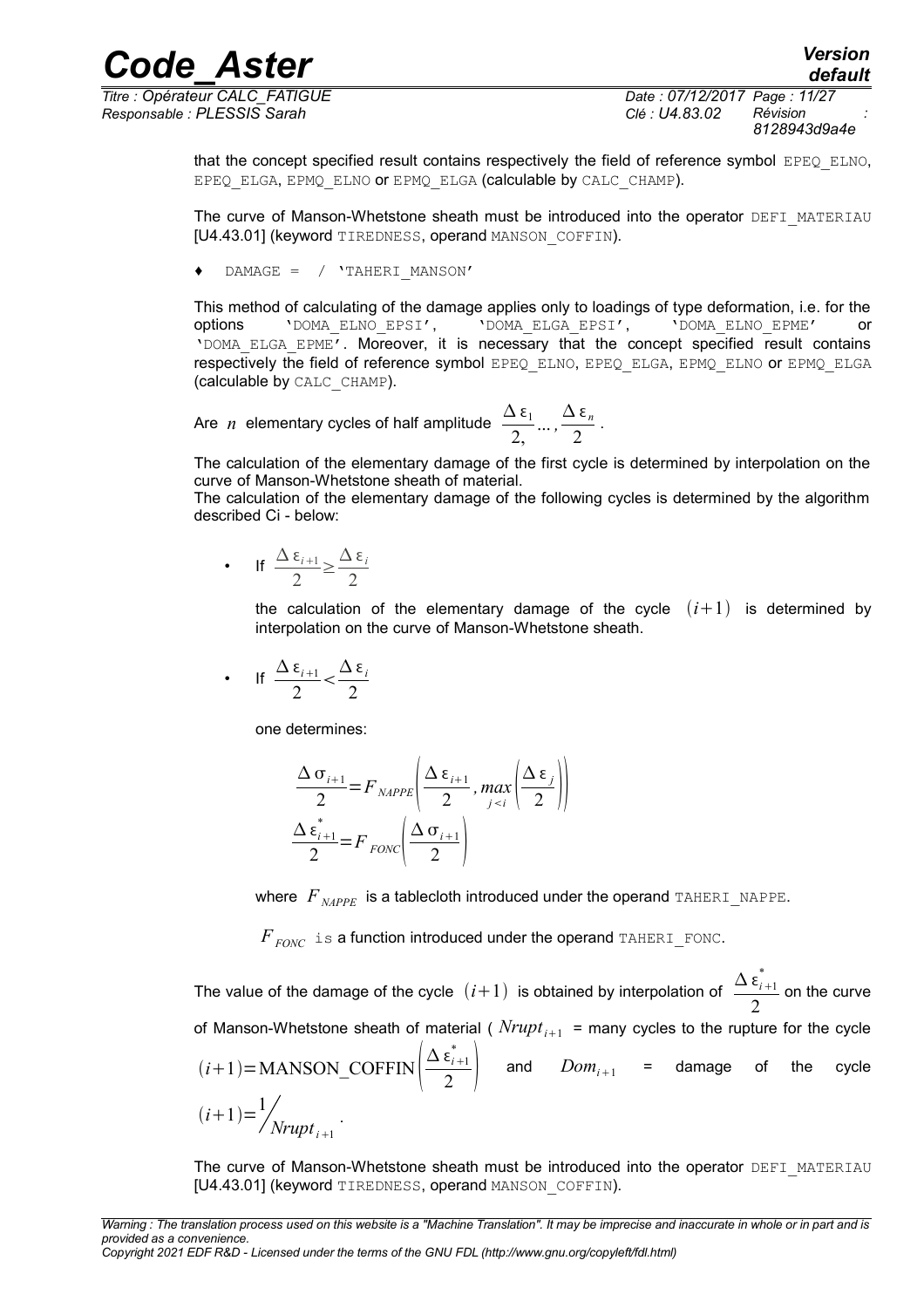*Responsable : PLESSIS Sarah Clé : U4.83.02 Révision :*

*8128943d9a4e*

*default*

#### **Note:**

- 1) **Tablecloth or the formula introduced under the operand** *TAHERI* NAPPE is in fact the cyclic *curve of work hardening with prestressed material.*
- 2) *The function or the formula introduced under the operand TAHERI\_FONC in fact the cyclic curve of work hardening of material is.*
- 3) *Tablecloth or the formula introduced under the operand TAHERI\_NAPPE , must have 'X' and 'EPSI' like parameters.*
- 4) *The function or the formula introduced under the operand TAHERI\_FONC , must have as a parameter 'SIGM' .*
- ♦ DAMAGE = / 'TAHERI\_MIXTE'

This method of calculating of the damage applies only to loadings of type deformation, i.e. for the options 'DOMA\_ELNO\_EPSI', 'DOMA\_ELGA\_EPSI', 'DOMA\_ELNO\_EPME' or 'DOMA\_ELGA\_EPME'. Moreover, it is necessary that the concept specified result contains respectively the field of reference symbol EPEQ\_ELNO, EPEQ\_ELGA, EPMQ\_ELNO or EPMQ\_ELGA (calculable by CALC\_CHAMP).

Are *n* elementary cycles of half amplitude 
$$
\frac{\Delta \epsilon_1}{2, \ldots, \frac{\Delta \epsilon_n}{2}}
$$

The calculation of the elementary damage of the first cycle is determined by interpolation on the curve of Manson-Whetstone sheath of material.

.

The calculation of the elementary damage of the following cycles is determined by the algorithm described Ci - below:

• If 
$$
\frac{\Delta \epsilon_{i+1}}{2} \ge \frac{\Delta \epsilon_i}{2}
$$

the calculation of the elementary damage of the cycle  $(i+1)$  is determined by interpolation on the curve of Manson-Whetstone sheath.

• If 
$$
\frac{\Delta \epsilon_{i+1}}{2} < \frac{\Delta \epsilon_i}{2}
$$

one determines:

$$
\frac{\Delta \sigma_{i+1}}{2} = F_{\text{NAPPE}} \left( \frac{\Delta \epsilon_{i+1}}{2}, \max_{j < i} \left( \frac{\Delta \epsilon_j}{2} \right) \right)
$$

where  $F_{NAPPE}$  is a tablecloth introduced under the operand TAHERI\_NAPPE.

The value of the damage of the cycle  $(i+1)$  is obtained by interpolation of  $\frac{\Delta \sigma_{i+1}}{2}$  $\frac{1}{2}$  on the curve of Wöhler of material ( $Nrupt_{i+1}$  = many cycles to the rupture for the cycle  $(i+1)=WOHLER$ <sup> $\equiv$ </sup>  $Δ σ<sub>i+1</sub>$  $\left(\frac{\sigma_{i+1}}{2}\right)$  and  $Dom_{i+1}$  = damage of the cycle  $(i+1)=\frac{1}{\sqrt{2}}$  $N$ *rupt*<sub>i+1</sub> $)$ .

This method requires the data of the curves of Wöhler and Manson-Whetstone sheath of the material, which must be introduced into the operator  $DEFI$  MATERIAU [U4.43.01] (keyword factor TIREDNESS).

#### **Note:**

1) *Tablecloth or the formula introduced under the operand TAHERI\_NAPPE is in fact the cyclic curve of work hardening with prestressed material.*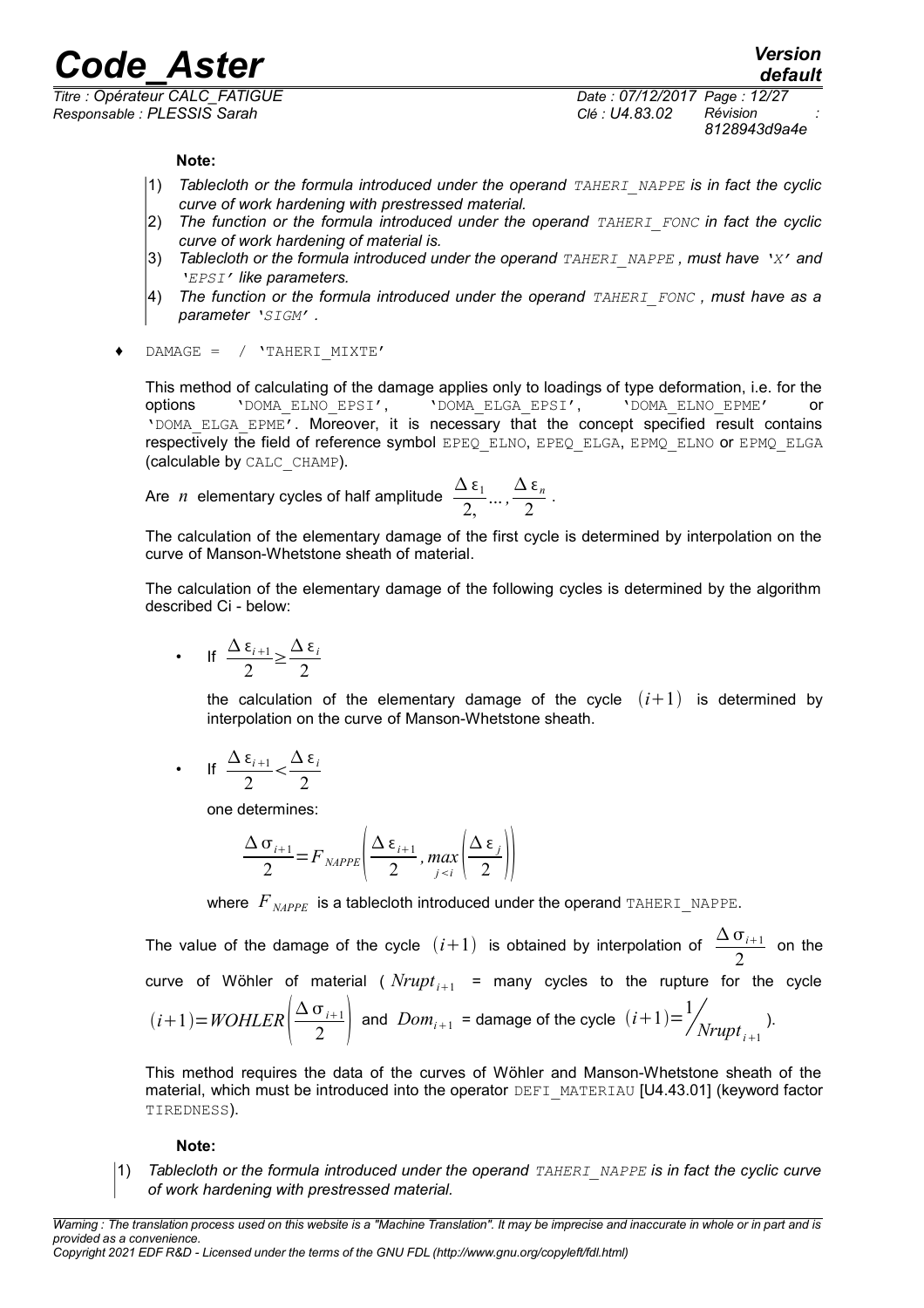*Titre : Opérateur CALC\_FATIGUE Date : 07/12/2017 Page : 13/27 Responsable : PLESSIS Sarah Clé : U4.83.02 Révision :*

*8128943d9a4e*

2) *Tablecloth or the formula introduced under the operand TAHERI\_NAPPE , must have 'X' and 'EPSI' like parameters.*

#### **3.3.4 Operand TAHERI\_NAPPE**

This operand makes it possible to specify the name of a tablecloth  $\left. F_{\textit{MAPPE}}\right|\frac{\Delta\,\varepsilon}{2}$  $\left( \frac{\mathbf{x} \cdot \mathbf{c}}{2}, \varepsilon_{\text{MAX}} \right)$  necessary to the calculation of the damage by the methods 'TAHERI\_MANSON' and 'TAHERI\_MIXTE'.

The tablecloth must have 'X' and 'EPSI' like parameters.

#### **Note:**

*This tablecloth is in fact the cyclic curve of work hardening with prestressed material.*

#### **3.3.5 Operand TAHERI\_FONC**

This operand makes it possible to specify the name of a function  $\overline{F}_{FONC} \bigg| \frac{\Delta \sigma}{2}$  $\left(\frac{10}{2}\right)$  necessary to the calculation of the damage by the method 'TAHERI\_MANSON'.

The parameter of this function must be 'SIGM'.

#### **Note:**

*This function is in fact the cyclic curve of work hardening of material.*

### **3.4 Operands specific to the calculation of the type FATIGUE\_MULTI**

#### **3.4.1 Operand TYPE\_CHARGE**

This operand makes it possible to specify the type of loading applied to the structure:

- PERIODIC, the loading is periodic;
- NON PERIODIQUE, the loading is not periodical.

#### **3.4.2 Operand OPTION**

This operand makes it possible to specify the place where postprocessing will be made:

- DOMA ELGA, postprocessing is made at the points of Gauss of the grid;
- DOMA NOEUD, postprocessing is made with the nodes of the grid or part of the grid, cf operands: GROUP\_MA and GROUP\_NO.

#### **3.4.3 Operand RESULT**

 $RESULT = LMBO$ 

Name of the concept result containing the deformation and stress fields defining the history of loading. More precisely, the concept result must contain the field of reference symbol

- SIEF ELGA, EPSI ELGA, EPSP ELGA are the stress fields, total deflection and plastic deformation, respectively, for the fatigue analysis to the fields with the elements
- SIGM\_NOEU/SIEF\_NOEU, EPSI\_NOEU, EPSP\_NOEU are the stress fields, total deflection and plastic deformation, respectively, for the fatigue analysis to the fields with the elements

The criterion is initially analyzed. According to the parameters of the criterion, the fields above are required.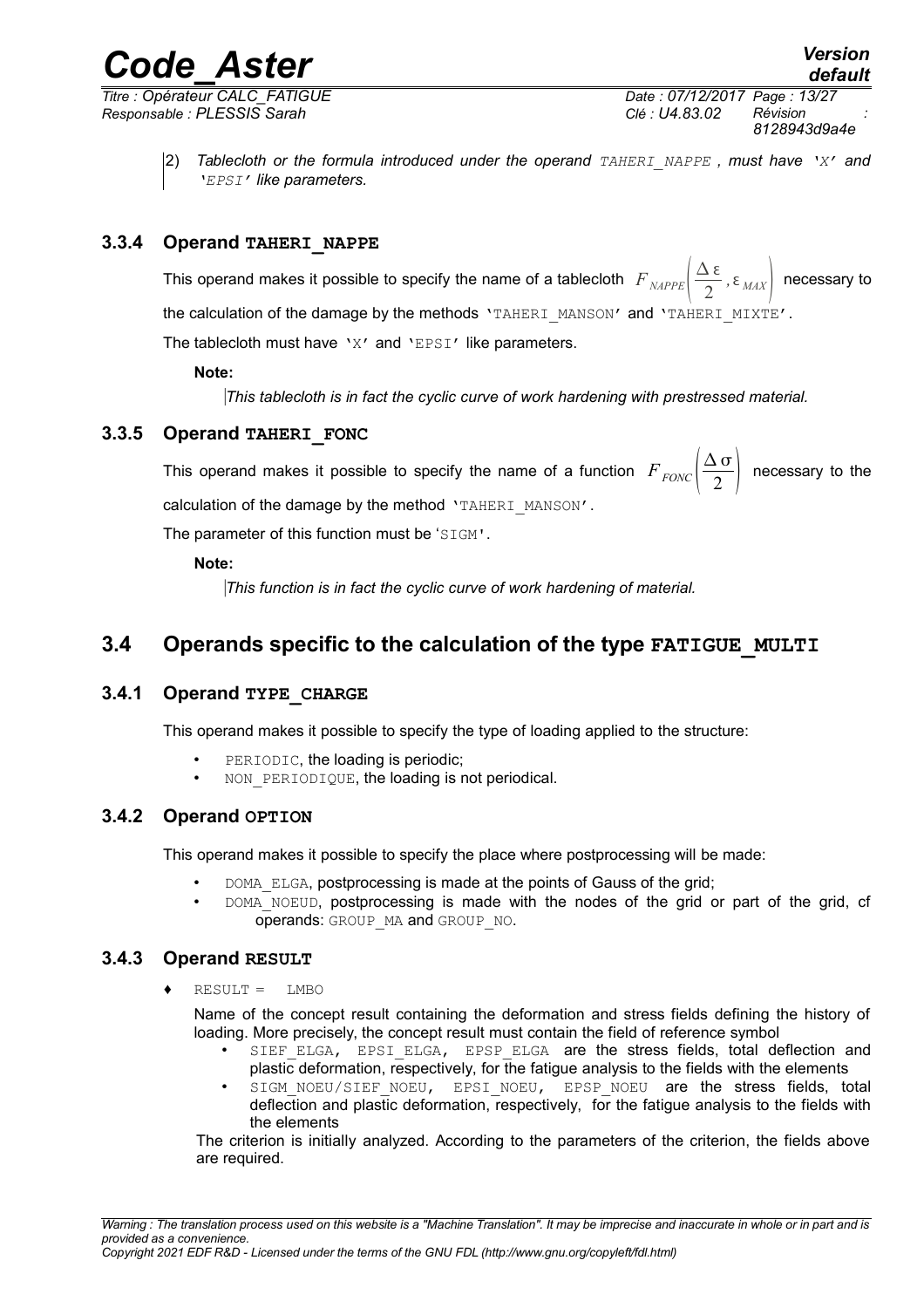*Responsable : PLESSIS Sarah Clé : U4.83.02 Révision :*

In this operator, elastic strain = total deflection - plastic deformation. For the criterion which requires the elastic strain, the request of the total deflection is obligatory. If one does not inform the plastic deformation, one will take zero value.

#### **3.4.4 Operand CHAM\_MATER**

CHAM\_MATER = cham\_mater

Allows to specify the name of the field of material cham mater created by AFFE\_MATERIAU [U4.43.03].

The material to subdue defined with the order DEFI\_MATERIAU and which is used for the assignment of material to the grid with the order AFFE\_MATERIAU must contain the definition of the curve of Wöhler as well as the necessary information with the implementation of the criterion, see the keywords factors TIREDNESS and CISA PLAN CRIT order DEFI\_MATERIAU [U4.43.01].

#### **3.4.5 Operand CRITERION**

|  | CRITERION = $/$ 'MATAKE MODI AC', |
|--|-----------------------------------|
|  | / 'DANG VAN MODI AC',             |
|  | / 'MATAKE MODI AV',               |
|  | / 'DANG VAN MODI AV',             |
|  | / 'FATESOCI MODI AV',             |
|  | / 'FORMULE CRITERE',              |
|  | / 'VMIS TRESCA',                  |

#### **Note:**

*For the periodic loading, the calculation of the damage is carried out only on the first complete cycle. The first part of the history of the loading corresponding to the monotonous loading is not taken into account because this one aims to impose a loading average not no one. For the elastic behavior, calculation is carried out between the maximum value and the minimal value of the cycle considered. For the elastoplastic behavior, calculation is carried out between the first discharge and the second discharge.* 

The following table lists criteria of starting available for two types of loadings.

| TYPE CHARGE = $'PERIODIC'$ | TYPE CHARGE = 'NON PERIODIOUE' |
|----------------------------|--------------------------------|
| 'MATAKE MODI AC'           | 'MATAKE MODI AV'.              |
| 'DANG VAN MODI AC'         | 'DANG VAN MODI AV'             |
| 'FORMULE CRITERE'          | 'FATESOCI MODI AV'             |
|                            | 'FORMULE CRITERE'              |

For the loading with constant amplitude, the operand CRITERION allows to specify the criterion which half amplitude will have to satisfy to it with maximum shearing. For the loading with variable amplitude, the operand CRITERION allows to specify the criterion which will have to satisfy the maximum damage.

The criteria of starting in Code Aster can be called by a name for the well established criteria. It is also possible for the user to build a criterion of starting by itself like a formula of the predefined sizes.

Notation:

| .                         |                                                                        |
|---------------------------|------------------------------------------------------------------------|
| $\mathbf{n}^*$            | normal with the plan in which the amplitude of shearing is maximum;    |
| $\Delta \tau(n)$          | amplitude of shearing in constraint in a plan of normal $\mathbf n$ ;  |
| $\Delta \chi(\mathbf{n})$ | amplitude of shearing in deformation in a plan of normal $\mathbf n$ ; |
| $N_{max}(\mathbf{n})$     | normal maximum constraint as regards normal <b>n</b> ;                 |
| $\tau_0$                  | limit of endurance in alternate pure shearing;                         |
| d <sub>0</sub>            | limit of endurance in alternate pure traction and compression;         |
| $\overline{P}$            | hydrostatic pressure;                                                  |
|                           |                                                                        |

*Warning : The translation process used on this website is a "Machine Translation". It may be imprecise and inaccurate in whole or in part and is provided as a convenience.*

*Copyright 2021 EDF R&D - Licensed under the terms of the GNU FDL (http://www.gnu.org/copyleft/fdl.html)*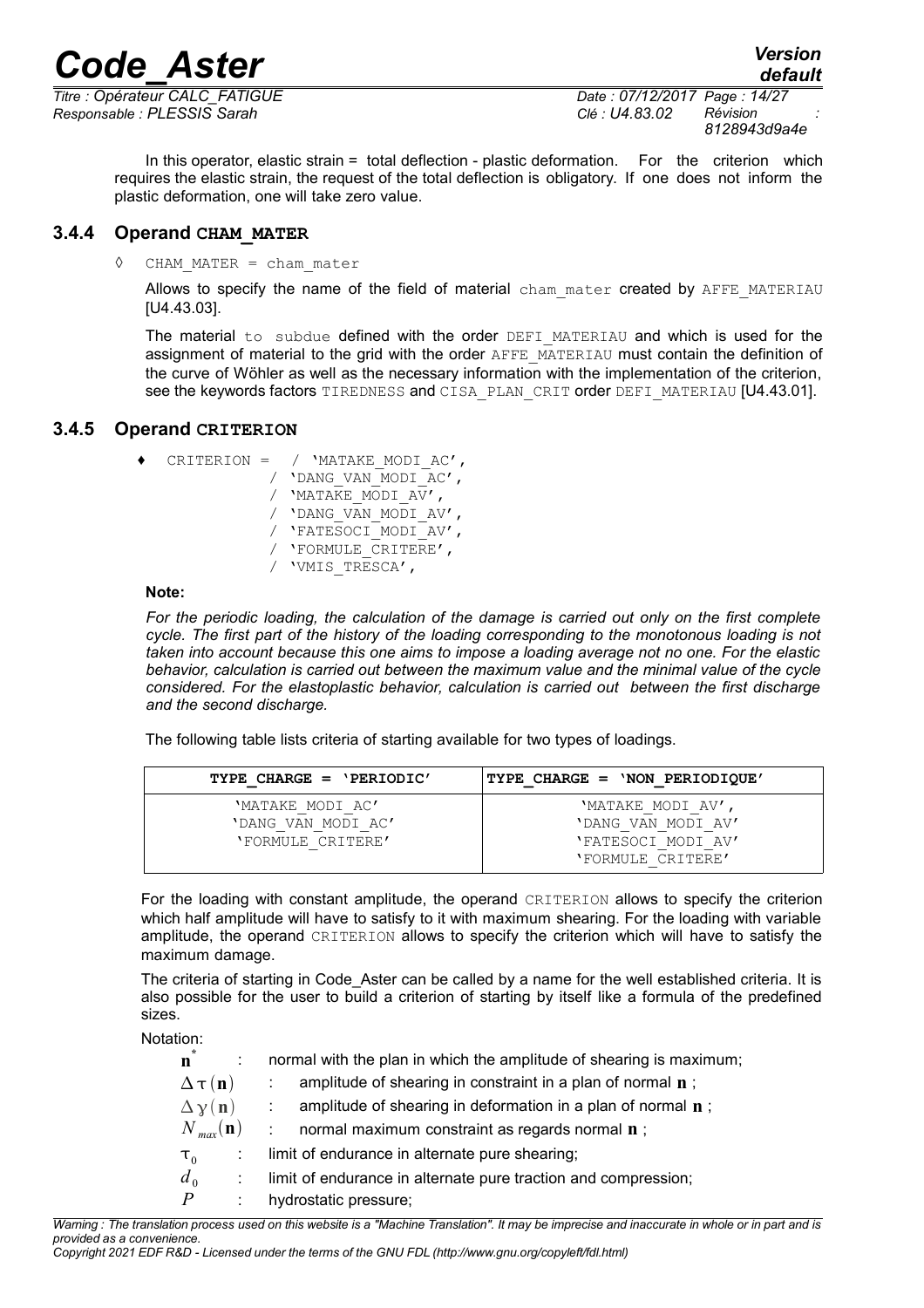*Responsable : PLESSIS Sarah Clé : U4.83.02 Révision :*

*Titre : Opérateur CALC\_FATIGUE Date : 07/12/2017 Page : 15/27 8128943d9a4e*

*default*

- *c p* : coefficient being used to take into account possible a préécrouissage;
	- $\sigma_{\nu}$ : elastic limit.

#### **Criterion MATAKE\_MODI\_AC**

The initial criterion of MATAKE is defined by the inequation [éq.3.12-1]:

$$
\frac{\Delta \tau}{2}(\mathbf{n}^*) + a N_{max}(\mathbf{n}^*) \le b
$$

where  $a$  and  $b$  are two constant data by the user under the keywords  $MATEE$  and MATAKE B keyword factor CISA PLAN CRIT of DEFI MATERIAU, they depend on characteristic materials and are worth:

$$
a = \left(\tau_0 - \frac{d_0}{2}\right) / \frac{d_0}{2} \qquad b = \tau_0
$$

If the user has the results of two tensile tests compression, alternated and the other not, the constant ones *a* and *b* are given by:

$$
a = \frac{\Delta \sigma_2 - \Delta \sigma_1}{(\Delta \sigma_1 - \Delta \sigma_2) - 2\sigma_m},
$$
  
\n
$$
b = \frac{\sigma_m}{(\Delta \sigma_2 - \Delta \sigma_1) + 2\sigma_m} \times \frac{\Delta \sigma_1}{2},
$$

with  $\Delta$   $\sigma_1^+$  the amplitude of loading for the alternate case  $\ (\sigma_m=0\)$  and  $\ \Delta\,\sigma_2^+$  the amplitude of loading for the case where the average constraint is nonworthless  $(\sigma_m \neq 0)$ .

We modify the initial criterion of MATAKE by introducing the definition of an equivalent constraint, noted  $\sigma_{_{eq}}(\mathbf{n}^*)$  :

$$
\sigma_{eq}(\mathbf{n}^*) = \left(c_p \frac{\Delta \tau}{2}(\mathbf{n}^*) + a N_{max}(\mathbf{n}^*)\right) \frac{f}{t},
$$

where  $f/t$  represent the report of the limits of endurance in inflection and alternating torsion, and must be well informed under the keyword  $CDEF$  FLEX TORS keyword factor CISA PLAN CRIT of DEFI MATERIAU.

#### **Criterion DANG\_VAN\_MODI\_AC**

The initial criterion of DANG VAN is defined by the inequation [éq 3.12-2]:

$$
\frac{\Delta \tau}{2}(\mathbf{n}^*) + a \, P \le b \tag{6q 3.12-2}
$$

where *a* and *b* are two constant data by the user under the keywords  $D$  VAN A and D\_VAN\_B keyword factor CISA\_PLAN\_CRIT of DEFI\_MATERIAU, they depend on characteristic materials. If the user has two tensile tests compression, alternate other not constants *a* and *b* are worth:

$$
a = \frac{3}{2} \times \frac{\Delta \sigma_2 - \Delta \sigma_1}{(\Delta \sigma_1 - \Delta \sigma_2) - 2 \sigma_m} \qquad b = \frac{\sigma_m}{(\Delta \sigma_2 - \Delta \sigma_1) + 2 \sigma_m} \times \frac{\Delta \sigma_1}{2}
$$

with  $\Delta$   $\sigma_1$  the amplitude of loading for the alternate case  $\;(\sigma_m=0)\;\Delta\,\sigma_2\;$  and for the case where the average constraint is nonworthless  $(\sigma_m \neq 0)$ .

Moreover, we define an equivalent constraint within the meaning of DANG VAN, noted  $\sigma_{_{eq}}(\mathbf{n}^*)$  :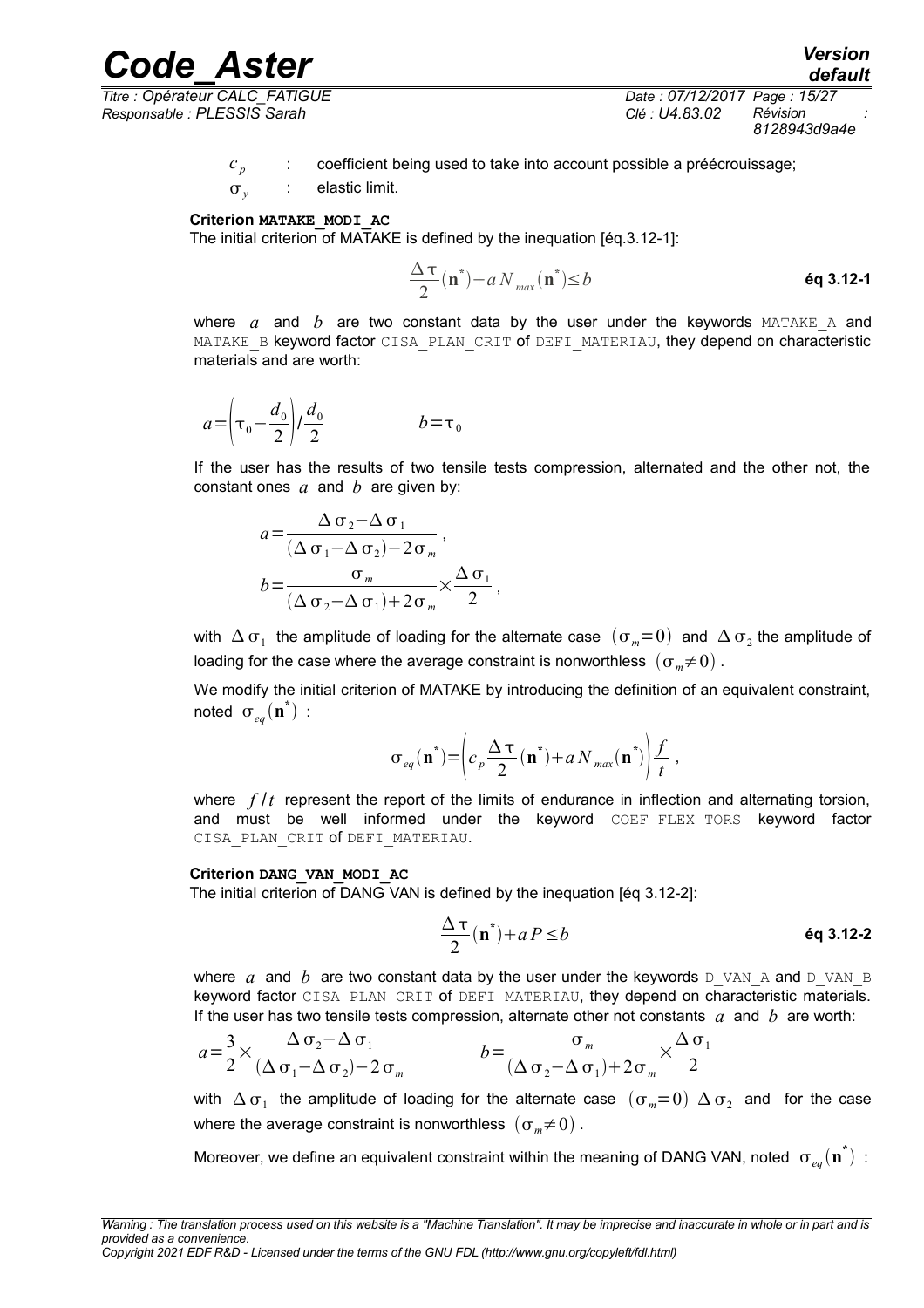*Code\_Aster Version Titre : Opérateur CALC\_FATIGUE Date : 07/12/2017 Page : 16/27*

*default*

*Responsable : PLESSIS Sarah Clé : U4.83.02 Révision : 8128943d9a4e*

$$
\sigma_{eq}(\mathbf{n}^*) = \left(c_p \frac{\Delta \tau}{2}(\mathbf{n}^*) + aP\right)\frac{c}{t}
$$

where  $c/t$  represent the report of the limits of endurance in alternated shearing and traction, and must be well informed under the keyword COEF CISA\_TRAC keyword factor CISA\_PLAN\_CRIT of DEFI\_MATERIAU.

For more information, to consult the document [R7.04.04].

#### **Criterion MATAKE\_MODI\_AV**

The criterion MATAKE\_MODI\_AV is an evolution of the criterion of MATAKE. Contrary to the two preceding criteria, this criterion selects the critical plan according to the damage calculated in each plan. It is the plan in which the damage is maximum which is retained. This criterion is adapted to the nonperiodic loadings, which induces the use of a method of counting of cycles in order to calculate the elementary damage. To count the cycles, we use method RAINFLOW.

The once known elementary damage is cumulated linearly to determine the damage.

To calculate the elementary damage we project the history of shear stresses on one or two axes in order to reduce this one to a unidimensional function of  $\tau_p = f(t)$  time. After having extracted the elementary under-cycles from  $\tau_{p}^{\text{}}$  with method RAINFLOW we define an elementary equivalent constraint for any elementary under-cycle *i* :

$$
\sigma_{eq}^{i}(\mathbf{n}) = \alpha \left( c_p \frac{Max\left(\tau_{pl}^{i}(\mathbf{n}), \tau_{p2}^{i}(\mathbf{n})\right) - Min\left(\tau_{pl}^{i}(\mathbf{n}), \tau_{p2}^{i}(\mathbf{n})\right)}{2} + a \, Max\left(N_1^{i}(\mathbf{n}), N_2^{i}(\mathbf{n}), 0\right) \right)
$$
\n
$$
\text{6q 3.12-3}
$$

with **n** the normal of the plan running,  $\tau^i_{pl}(\mathbf{n})$  and  $\tau^i_{pl}(\mathbf{n})$  S values of projected shear stresses of the under-cycle  $i$  and  $N_1^i(\mathbf{n})$  and  $N_2^i(\mathbf{n})$  S constraint normal of the under-cycle  $i$ . From  $\sigma_{eq}^{i}(\bf{n})$  and of a curve of tiredness we determine the number of cycles to the elementary  $r$ upture  $N^i(\mathbf{n})$  and corresponding damage  $D^i(\mathbf{n})\!=\!1/N^i(\mathbf{n})$  . In [éq 3.12 - 3]  $\alpha$  is a corrective term which makes it possible to use a curve of tiredness in traction - compression. Constants  $a$  and  $\alpha$  must be well informed under the keywords MATAKE A and COEF FLEX TORS keyword factor CISA PLAN CRIT of DEFI MATERIAU.

We use a linear office plurality of damage. That is to say  $k$  the number of elementary undercycles, for a normal **n** fixed, the cumulated damage is equal to:

$$
D(\mathbf{n}) = \sum_{i=1}^{k} D^{i}(\mathbf{n})
$$
éq 3.12-4

To determine the normal vector  $\mathbf{n}^*$  corresponding to the maximum cumulated damage we vary **n**, the normal vector **n**<sup>\*</sup> corresponding to the maximum cumulated damage is then given by:

$$
D(\mathbf{n}^*) = \underset{\mathbf{n}}{\text{Max}}\left(D(\mathbf{n})\right)
$$

#### **Criterion DANG\_VAN\_MODI\_AV**

The approach and the techniques put in work to calculate this criterion are identical to those used for the criterion MATAKE MODI AV. The only difference lies in the definition of the elementary equivalent constraint where hydrostatic pressure *P* replace the maximum normal constraint *N max* :

$$
\sigma_{eq}^{i}(\mathbf{n}) = \alpha \left( c_p \frac{Max\left(\tau_{pl}^{i}(\mathbf{n}) , \tau_{p2}^{i}(\mathbf{n})\right) - Min\left(\tau_{pl}^{i}(\mathbf{n}) , \tau_{p2}^{i}(\mathbf{n})\right)}{2} + a \, Max\left(P_1^{i}(\mathbf{n}) , P_2^{i}(\mathbf{n}) , 0\right) \right)
$$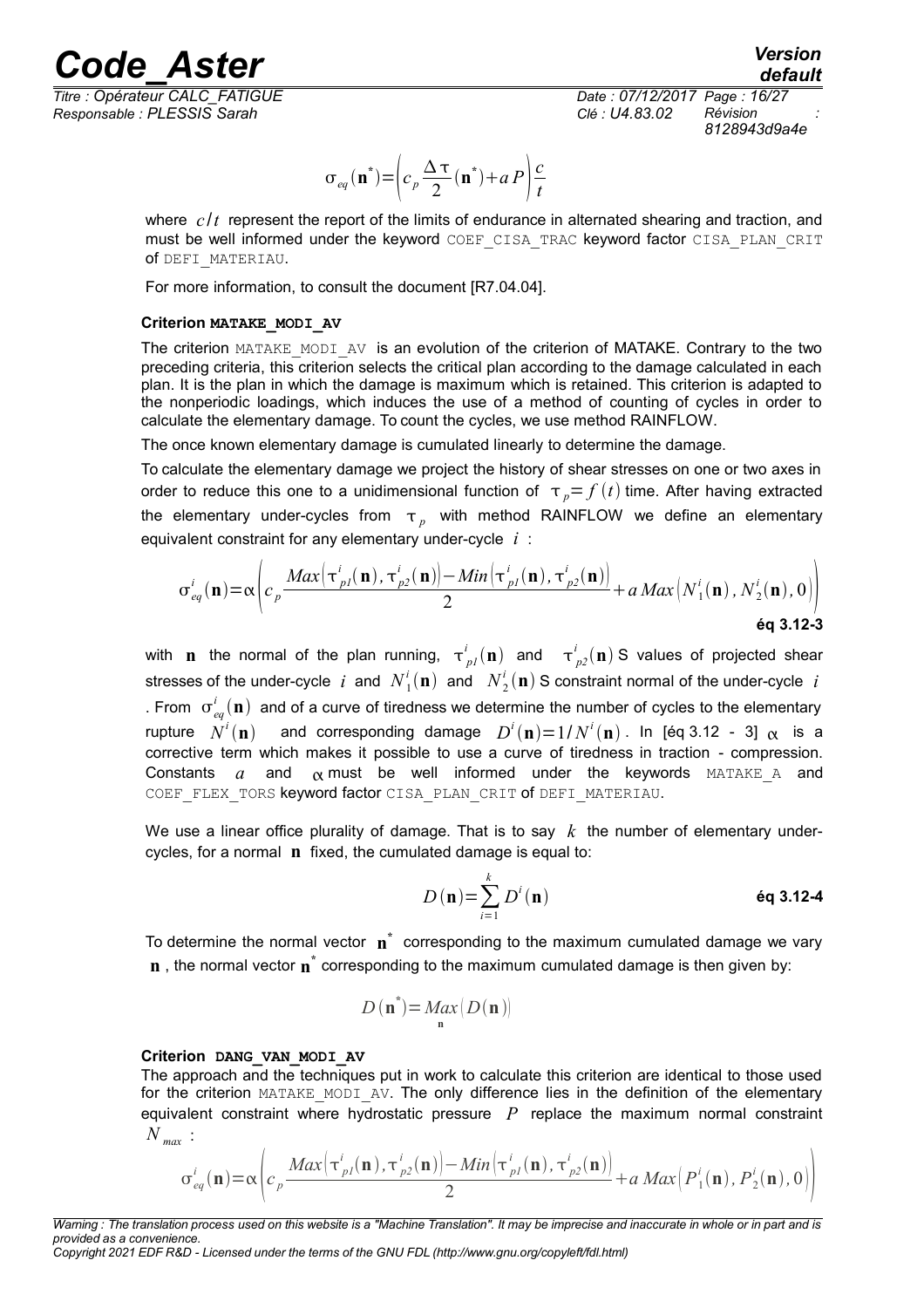*Responsable : PLESSIS Sarah Clé : U4.83.02 Révision :*

*Titre : Opérateur CALC\_FATIGUE Date : 07/12/2017 Page : 17/27 8128943d9a4e*

*default*

Constants *a* and  $\alpha$  are to be informed by the user under the keywords D VAN A and COEF CISA TRAC keyword factor CISA PLAN CRIT of DEFI\_MATERIAU.

For more information to consult the document [R7.04.04].

#### **Criterion FATESOCI\_MODI\_AV**

The criterion of FATEMI and SOCIE is defined by the relation:

$$
\varepsilon_{eq}(n) = \frac{\Delta \gamma(n)}{2} \left( 1 + k \frac{N_{max}(n)}{\sigma_y} \right)
$$

where *k* is a constant which depends on characteristic materials. Contrary to the other criteria, it uses shearing in deformation instead of shearing in constraint. Moreover, the various quantities which contribute to the criterion are multiplied and not added. The criterion of FATEMI and SOCIE is usable after an elastic design or elastoplastic. This criterion selects the critical plan according to the damage calculated in each plan. It is the plan in which the damage is maximum which is retained.

This criterion is adapted to the nonperiodic loadings, which leads us to use the method of counting of cycles RAINFLOW to calculate the elementary damage. The elementary damage is then cumulated linearly to determine the damage.

In order to calculate the elementary damage we project the history of shearing in deformation on one or two axes in order to reduce this one to a unidimensional function of time  $\gamma_n = f(t)$ . After having extracted the elementary under-cycles with method RAINFLOW we define an elementary equivalent deformation for any elementary under-cycle *i* :

$$
\varepsilon_{eq}^{i}(\mathbf{n}) = \alpha c_p \left( \frac{Max\left(\mathbf{y}_{pl}^{i}(\mathbf{n}), \mathbf{y}_{p2}^{i}(\mathbf{n})\right) - Min\left(\mathbf{y}_{pl}^{i}(\mathbf{n}), \mathbf{y}_{p2}^{i}(\mathbf{n})\right)}{2} \right) \left(1 + a \, Max\left(N_1^{i}(\mathbf{n}), N_2^{i}(\mathbf{n}), 0\right)\right)
$$
\n
$$
\text{\'{q 3.12-5}}
$$

with  $a = \frac{k}{k}$  $\frac{\kappa}{\sigma_y}$ , **n** the normal with the plan running,  $\gamma^i_{pl}(\mathbf{n})$  and  $\gamma^i_{pl}(\mathbf{n})$  values of shearings in deformation projected of the under-cycle  $i$  ,  $N^i_{\rm 1}(\mathbf{n})$  and  $N^i_{\rm 2}(\mathbf{n})$  being two values of the normal constraint of the under-cycle  $i$  . From  $\epsilon_{eq}^{i}(\mathbf{n})$  and of a curve of Manson-Whetstone sheath we determine the number of cycles to the elementary rupture and  $N^i(\mathbf{n})$  corresponding damage  $D^{i}(\mathbf{n}) = 1/N^{i}(\mathbf{n})$ .

**It will be noted that the shearing strains used in the criterion of FATEMI and SOCIE are distortions**  $Y_{ij}$  (  $i \neq j$  ). If one uses the shearing strains of the tensorial type  $\epsilon_{ij}$  (  $i \neq j$  ), **they should be multiplied by a factor 2 because**  $\gamma_{ii} = 2\epsilon_{ii}$ .

In the equation [éq 3.12-5]  $\alpha$  is a corrective term which to use a curve of Manson-Whetstone sheath obtained in traction and compression. *c <sup>p</sup>* is a coefficient which makes it possible to take into account a possible pre-work hardening.

Constants  $a$  and  $\alpha$  must be well informed under the keywords FATSOC A and COEF CISA TRAC keyword factor CISA PLAN CRIT order DEFI MATERIAU.

It is noted that a rigorous approach is to use the curve of Manson-Whetstone sheath obtained directly in torsion (which is not always available). The use of the curve of Manson-Whetstone sheath obtained in traction and compression with the corrective term  $\alpha$  (which is the relationship between two limits of endurance), as programmed in Code\_Aster, is thus an approximation.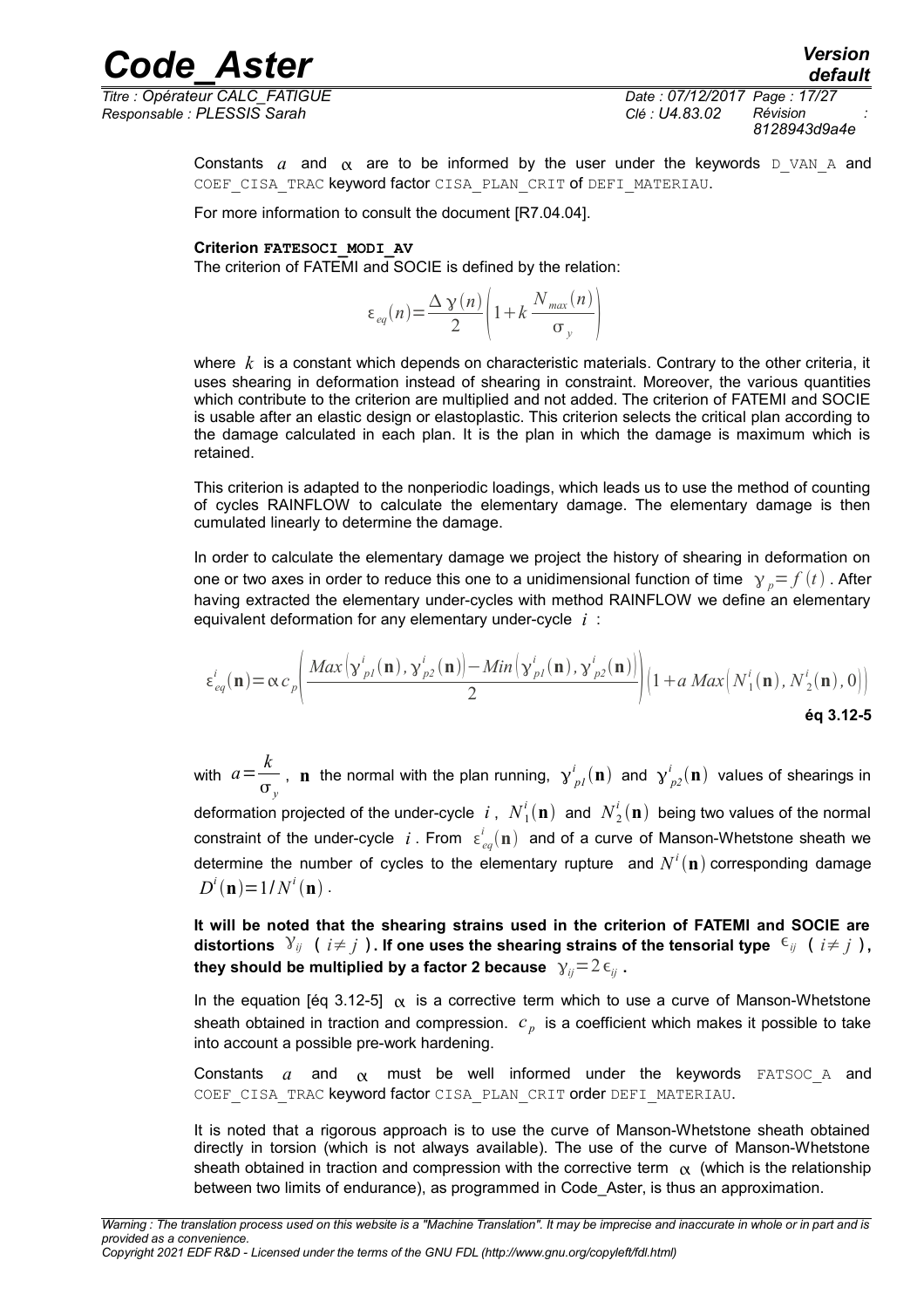*Titre : Opérateur CALC\_FATIGUE Date : 07/12/2017 Page : 18/27 Responsable : PLESSIS Sarah Clé : U4.83.02 Révision :*

*8128943d9a4e*

*default*

As we use a linear office plurality of damage, if *m* is the number of elementary under-cycles, then for a normal **n** fixed, the cumulated damage is equal to:

$$
D(\mathbf{n}) = \sum_{i=1}^{m} D^{i}(\mathbf{n})
$$

*Code\_Aster Version*

To find the vector normal **n \*** corresponding to the maximum cumulated damage we vary **n** . The normal vector  $\mathbf{n}^*$  associated with the maximum cumulated damage is then given by:

$$
D(\mathbf{n}^*) = \underset{\mathbf{n}}{\text{Max}}\left(D(\mathbf{n})\right)
$$

#### **Criterion FORMULE\_CRITERE**

This kind of criterion makes it possible to the user to build a criterion like a formula of the predefined sizes. This criterion is based on a general relation:

"Equivalent size" = "Curve of life"

where the "equivalent Size" is a formula provided under the operand FORMULE GRDEQ (to see 3.4.6) and the "Curve of life" is provided under the operand COURBE\_GRD\_VIE (see 3.4.7) that is to say by a function (counted or formulates, under the operand of  $YEORMULEVIE'$ , to see 3.4.8), that is to say by a name of curve 'WOHLER' or 'MANSON\_COFFIN' defined beforehand in DEFI\_MATERIAU.

#### **Criterion VMIS\_TRESCA**

The criterion VMIS TRESCA is not strictly speaking a criterion of tiredness since it does not make it possible to calculate a damage. It determines the variation of maximum amplitude of the tensor of the constraints in the course of time. Concretely, we apply the criteria of Von Mises and Tresca to the tensors which result from the difference of the tensor of the constraints taken at two distinct moments. While varying these moments we can calculate the maximum values of the criteria of Von Mises and Tresca [R7.04.04].

#### **3.4.6 Opéranof FORMULE\_GRDEQ**

 $\text{FORMULE}$  GRDEQ = for grd,  $\text{Formula}$ 

Allows to provide the formula of the criterion like a function of the sizes available. The lists of sizes available for each type of loading are in the following table:

| TYPE CHARGE = $'PERIODIC'$ , CRITERION = $'FORMULE CRITER'$                                            |
|--------------------------------------------------------------------------------------------------------|
| The sizes available are:                                                                               |
| 'DTAUMA': half-amplitude of maximum constraint shearing $(\Delta \tau (n^*)/2)$                        |
| 'PHYDRM': hydrostatic pressure $(P)$                                                                   |
| 'NORMAX': maximum normal constraint on the critical level ( $N_{\text{max}}(\mathbf{n}^*)$ )           |
| 'NORMOY': average normal constraint on the critical level ( $N_{\text{mov}}(\mathbf{n}^*)$ )           |
| 'EPNMAX': maximum normal deformation on the critical level ( $\epsilon_{Nmax}(\mathbf{n}^*)$ )         |
| 'EPNMOY': average normal deformation on the critical level ( $\epsilon_{Nmov}(\mathbf{n}^*)$ )         |
| 'DEPSPE': half-amplitude of the equivalent plastic deformation ( $\Delta \epsilon_{eq}^p/2$ )          |
| 'EPSPR1': half-amplitude of the first principal deformation (with the taking into account of the sign) |
| 'SIGNM1': maximum normal constraint on the level associated with $\epsilon_1$                          |
| 'DENDIS': density of dissipated energy ( $W_{cv}$ )                                                    |
| 'DENDIE': density of energy of the elastic distortions ( $W_{\rho}$ )                                  |
| 'APHYDR': half-amplitude of the hydrostatic pressure ( $P_a$ )                                         |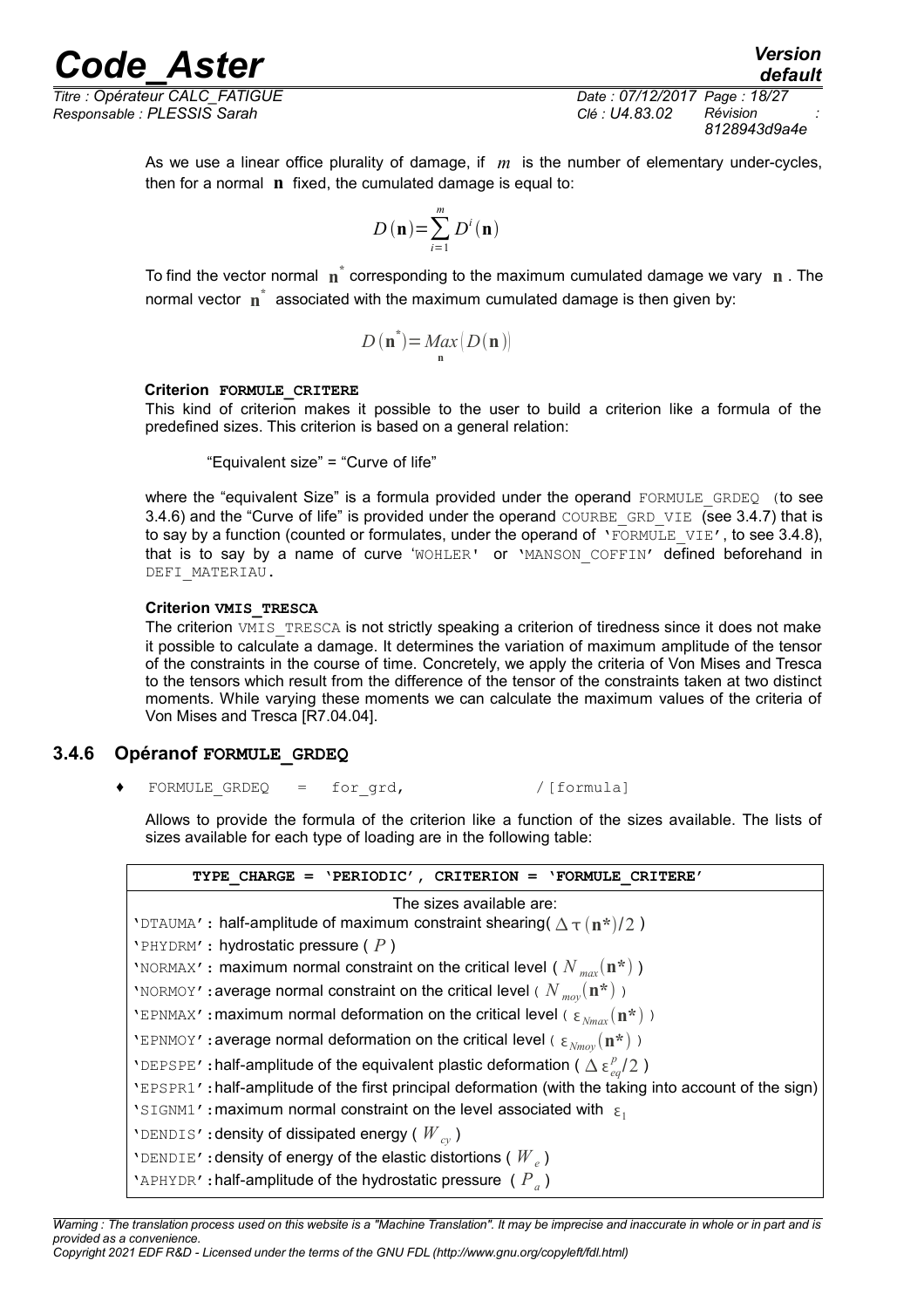*Code\_Aster Version Titre : Opérateur CALC\_FATIGUE Date : 07/12/2017 Page : 19/27*

*8128943d9a4e* 'MPHYDR':average hydrostatic pressure ( *P<sup>m</sup>* ) 'DSIGEQ': half-amplitude of the equivalent constraint ( $\Delta \sigma_{eq}/2$ ) 'SIGPR1':half-amplitude of the first principal constraint (with the taking into account of the sign) 'EPSNM1': maximum normal deformation on the level associated with  $\sigma_1$ 'INVA2S': half-amplitude of the second invariant of the deformation  $J_2(\epsilon)$ 'DSITRE': half-amplitude of the Tresca half-constraint ( $(\sigma_{max}^{Tresca} - \sigma_{min}^{Tresca})/4$ ) **'**DEPTRE': half-amplitude of the Tresca half-deformation (  $(\epsilon_{max}^{Tresca} - \epsilon_{min}^{Tresca})/4$  ) 'EPSPAC':plastic deformation accumulated *p* 'RAYSPH': the ray of the smallest sphere circumscribed with the way of loading within the space of diverters of the constraints *R* 'AMPCIS': amplitude of cission  $\tau_a$ 'DEPSEE': half-amplitude of the equivalent elastic strain (  $\Delta \varepsilon_e^p/2$  ) There exist sizes depending on the orientation of the plan which pass through a point of material. For these sizes, one defines criteria of the standard critical plan. The critical plan is the plan which makes maximum a formula criticizes (see Opéranof FORMULE\_CRITIQUE). 'DTAUCR': half-amplitude of constraint shearing as regards normal **N** ( Δ τ(**n**)/2 ) 'DGAMCR': half-amplitude of deformation (of engineering) shearing as regards normal **N**  $(\Delta \gamma(n)/2)$ 'DSINCR': half-amplitude of normal constraint as regards normal **N** ( Δ *N* (**n**)/ 2 ) 'DEPNCR': half-amplitude of normal deformation as regards normal **N**  $(\Delta \epsilon_n(\mathbf{n})/2)$ ) 'MTAUCR': maximum constraint shearing as regards normal **N** ( τ*max* (**n**) ) 'MGAMCR': deformation (of engineering) maximum shearing as regards normal **N** ( $\gamma_{max}(\mathbf{n})$ ) 'MSINCR':maximum normal constraint as regards normal **N** ( *N max* (**n**) ) 'MEPNCR': maximum normal deformation as regards normal  $N \varepsilon_{nmax}(n)$ 'DGAMPC' : half-amplitude of plastic deformation (of engineering) shearing as regards normal **N**  $(\Delta \gamma^p/2)$ 'DEPNPC' :half-amplitude of normal plastic deformation as regards normal **N** ( Δε<sup>*p*</sup>/2) 'MGAMPC': plastic deformation (of engineering) maximum shearing as regards normal N  $\gamma_{max}^{\,p}(\mathbf{n})$ ) 'MEPNPC': maximum normal plastic deformation as regards normal  $N \epsilon_{nmax}^p(n)$ **It will be noted that there exist two types of shearing strain measurement: distortions of** shearing  $Y_{ij}$  ( $i \neq j$ ) and shearing strains  $\epsilon_{ij}$  ( $i \neq j$ ). Let us note that  $\gamma_{ii} = 2 \epsilon_{ii}$ . For **'DGAMCR', 'MGAMCR', 'MGAMPC', the distortions of shearing were used** γ*ij* **. TYPE\_CHARGE = 'NON-PERIODIQUE', CRITERION = 'FORMULE\_CRITERE'** Sizes available: 'TAUPR 1': projected shear stresses of the first top of the under-cycle ( $\tau_{nl}(\mathbf{n})$ ) 'TAUPR 2': projected shear stresses of the second top of the under-cycle ( $\tau_{22}(\bf n)$ ) 'SIGN\_1':normal constraint of the first top of the under-cycle ( $N_1$ (n)) 'SIGN\_2': normal constraint of the second top of the under-cycle ( $N_2(\mathbf{n})$ ) 'PHYDR 1': hydrostatic pressure of the first top of the under-cycle 'PHYDR\_2': hydrostatic pressure of the second top of the under-cycle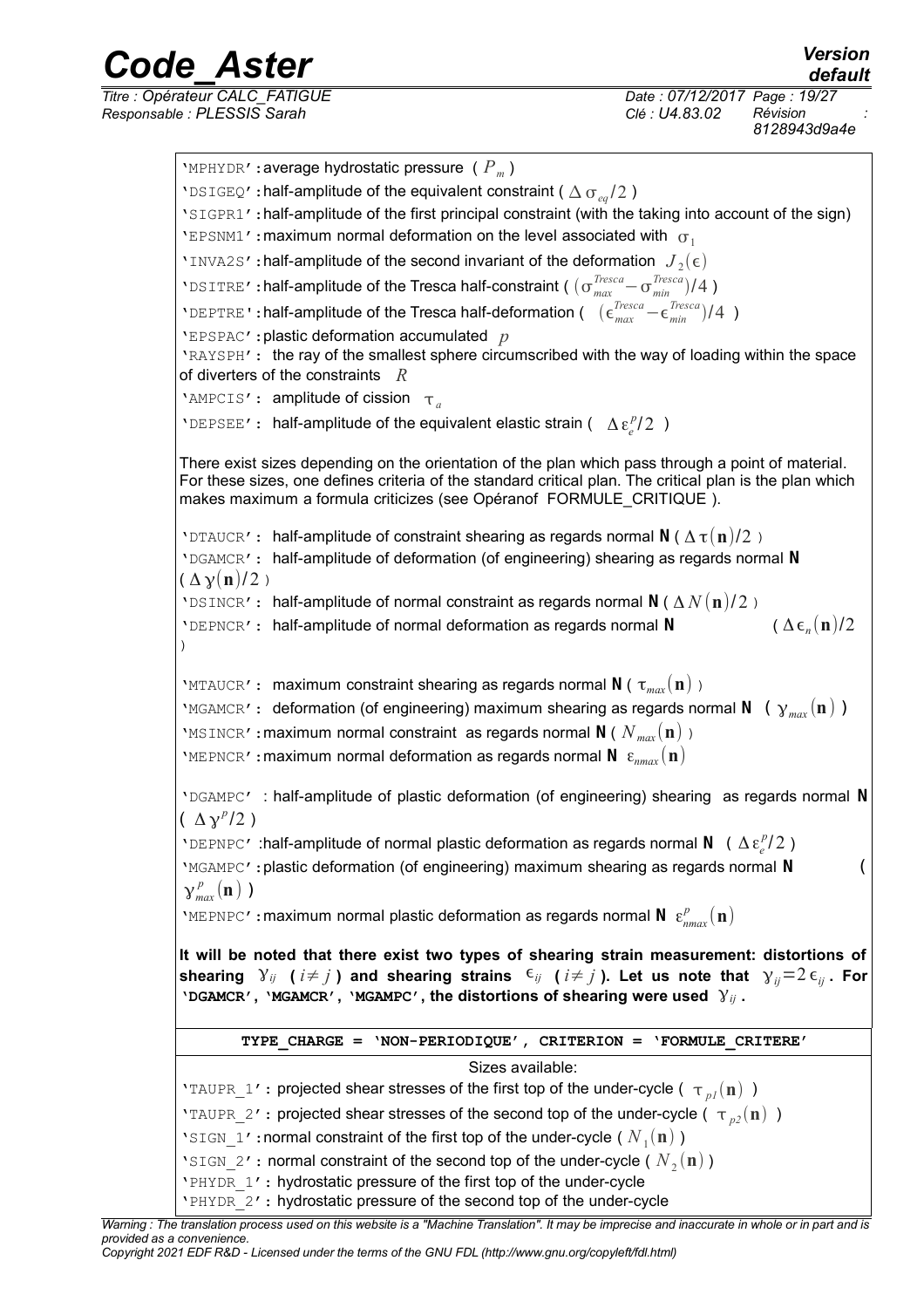*Titre : Opérateur CALC\_FATIGUE Date : 07/12/2017 Page : 20/27 Responsable : PLESSIS Sarah Clé : U4.83.02 Révision :*

*8128943d9a4e*

| 'EPSPR_1': shearing in deformation projected of the first top of the under-cycle ( $\gamma_{pI}(\mathbf{n})$ ) |
|----------------------------------------------------------------------------------------------------------------|
| 'EPSPR_2': shearing in deformation projected of the second top of the under-cycle( $y_{p2}^i(n)$ )             |
| 'SIPR1_1': first principal constraint of the first top of the under-cycle ( $\sigma_1(1)$ )                    |
| 'SIPR1_2': first principal constraint of the second top of the under-cycle ( $\sigma_1(2)$ )                   |
| 'EPSN1_1': normal deformation on the level associated with $\sigma_1(1)$ first top of the under-cycle          |
| 'EPSN1_2': normal deformation on the level associated with $\sigma_1(2)$ second top of the under-              |
| cycle                                                                                                          |
| 'ETPR1_1': first principal total deflection of the first top of the under-cycle ( $\epsilon_1^{tot}(1)$ )      |
| 'ETPR1_2': first principal total deflection of the second top of the under-cycle ( $\epsilon_1^{tot}(2)$ )     |
| 'SITN1_1': normal constraint on the level associated with $\epsilon_1^{tot}(1)$ first top of the under-cycle   |
| 'SITN1_2': normal constraint on the level associated with $\epsilon_1^{tot}(2)$ second top of the under-cycle  |
| 'EPPR1_1': first principal plastic deformation of the first top of the under-cycle ( $\epsilon_1^p(1)$ )       |
| 'EPPR1_2': first principal plastic deformation of the second top of the under-cycle ( $\epsilon_1^p(2)$ )      |
| 'SIPN1_1': normal constraint on the level associated with $\epsilon_1^p(1)$ first top of the under-cycle       |
| 'SIPN1_2': normal constraint on the level associated with $\epsilon_1^p(2)$ second top of the under-cycle      |
| 'SIGEQ_1': equivalent constraint of the first top of the under-cycle ( $\sigma_{eq}(1)$ )                      |
| 'SIGEQ_2': equivalent constraint of the second top of the under-cycle ( $\sigma_{eq}(2)$ )                     |
| 'ETEQ_1': equivalent total deflection of the first top of the under-cycle ( $\epsilon_{eq}^{tot}(1)$ )         |
| 'ETEQ_2': equivalent total deflection of the second top of the under-cycle ( $\epsilon_{ea}^{tot}(2)$ )        |

#### **Note:**

*1) For the periodic loading, the formula of criterion is used to determine the plan of maximum shearing if the parameter 'DTAUMA' is introduced into the formula.*

*2) For the loading not-periodical, after having extracted the elementary under-cycles with method RAINFLOW, we calculate an elementary equivalent size by the formula of criterion for any elementary under-cycle. It is noted that the under-cycle is represented by two states of stress or deformation, noted by the first and the second tops of the under-cycle.*

*3) Parameters of entries of the order FORMULA must be among those listed in the table above.*

*4) Expressions of certain sizes are in the document [R7.04.04].*

5) One stresses that the thermal deformation was not taken into account, i.e.,  $e^{i\omega t} = e^e + e^p$ .

*6) The operators used in the formula must be in conformity with the syntax of Python as indicated in the note [U4.31.05].* 

*7) For the periodic loading, the evaluation of the equivalent size left under the name 'SIGEQ1'.*

#### **3.4.7 Opéranof COURBE\_GRD\_VIE**

COURBE GRD VIE =  $/$  'WOHLER', / 'MANSON\_COFFIN', / 'FORMES\_VIE'

Allows to provide a curve of connecting the size equivalent to the number of cycles to the rupture. If COURBE GRD VIE = 'WOHLER', one will take the curve of Wohler ( $N_f = f(SIGM)$ ) defined in AFFE\_MATERIAU.

If COURBE GRD VIE = 'MANSON COFFIN', one will take the curve of Manson Coffin (  $N_f = f(EPSN)$ ) defined in AFFE\_MATERIAU.

If COURBE GRD VIE = 'FORMES VIE', one will provide a function defining the curve of life, to see 3.4.8.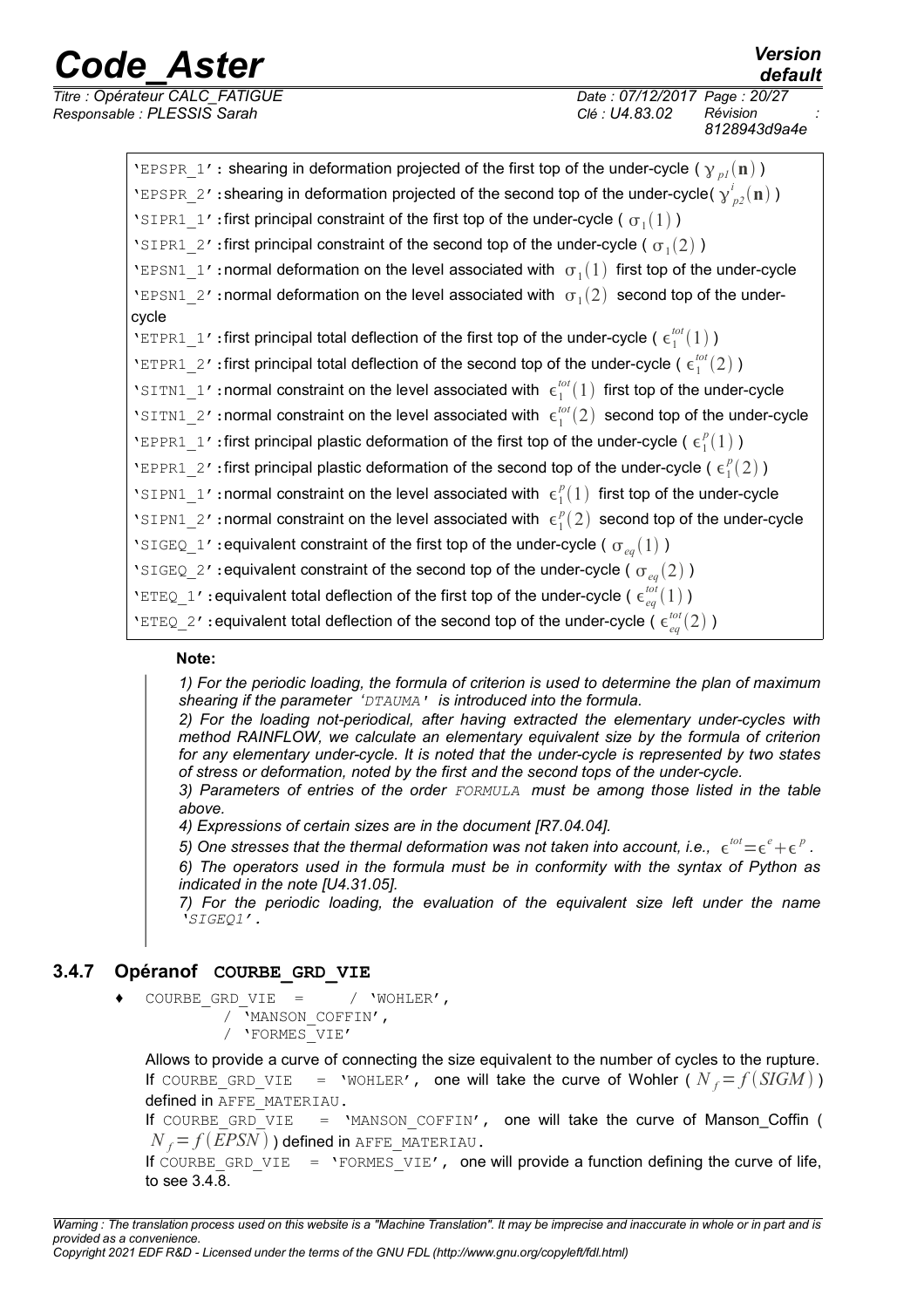*Titre : Opérateur CALC\_FATIGUE Date : 07/12/2017 Page : 21/27 Responsable : PLESSIS Sarah Clé : U4.83.02 Révision :*

*8128943d9a4e*

#### **3.4.8 Opéranof FORMULE\_VIE**

 $FORMULE_VIE = for\_vie,$  / [formula]

[function]

Allows to specify the curve connecting the equivalent size and the lifetime. If for\_vie is provided by a tabulée function, it must be in the form:

 $N_f = f$  (*grandeur*  $_{\text{\'equivalence}}$ ).

If for vie is provided by a formula, it must be in the form:

*grandeur*  $_{\text{\'equivalence}} = f(N_f)$ .

In this case, the parameter of entry for the order FORMULA must be 'NBRUPT '(i.e.,  $N_f$ ).

#### **3.4.9 Opéranof FORMULE\_CRITIQUE**

<span id="page-20-0"></span>◊ FORMULE\_CRITIQUE = for\_grd, [formula]

It keyword makes it possible to define a critical size that the critical plan makes maximum. It is necessary that this formula contains at least a parameter depend on the orientation of the plan.

#### **3.4.10 Operand METHOD**

 $METHOD = 'CERCLE EXACT'$ 

Allows to specify the name of the method which will be used to calculate to it half amplitude of maximum shearing.

Method of 'CERCLE\_EXACT' is used to determine the circle circumscribed at the points which are in plans of shearing. This method rests on the process which consists in obtaining the circle which passes by three points, cf document [R7.04.04].

### **3.4.11 Operand INST\_INIT\_CYCL**

**◊** INST\_INIT\_CYCL = / inst\_ini\_cyc Allows to specify the moment intial part of the cyclic loading. If this operand is not indicated or inst ini  $cyc$  is not part of the calculated moments , one takes the initial value stored in the result like the initial moment of the cycle. This operand also makes it possible to the users to apply a loading average not-no one.

#### **3.4.12 Operand INST\_CRIT**

**◊** INST\_CRIT =/ 'RELATIVE'

/ 'ABSOLUTE'

Allows to specify the criterion to seek the initial moment INST\_INIT\_CYCL

#### **3.4.13 Operand PRECISION**

**PRECISION** =/prec [R]  $/ 1.E-6$ ,

Allows to specify the precision of the initial moment INST\_INIT\_CYCL

### **3.4.14 Operand PROJECTION**

♦ PROJECTION = / 'UN\_AXE', / 'DEUX AXES',

If the loading is not periodical, it is necessary to project the history of shearing on one or two axes, cf document [R7.04.04].

- UN AXE, the history of shearing is projected on an axis;
- DEUX AXES, the history of shearing is projected on two axes.

## **3.4.15 Operand DELTA\_OSCI**

◊ DELTA\_OSCI = / delta,

*Copyright 2021 EDF R&D - Licensed under the terms of the GNU FDL (http://www.gnu.org/copyleft/fdl.html)*

*Warning : The translation process used on this website is a "Machine Translation". It may be imprecise and inaccurate in whole or in part and is provided as a convenience.*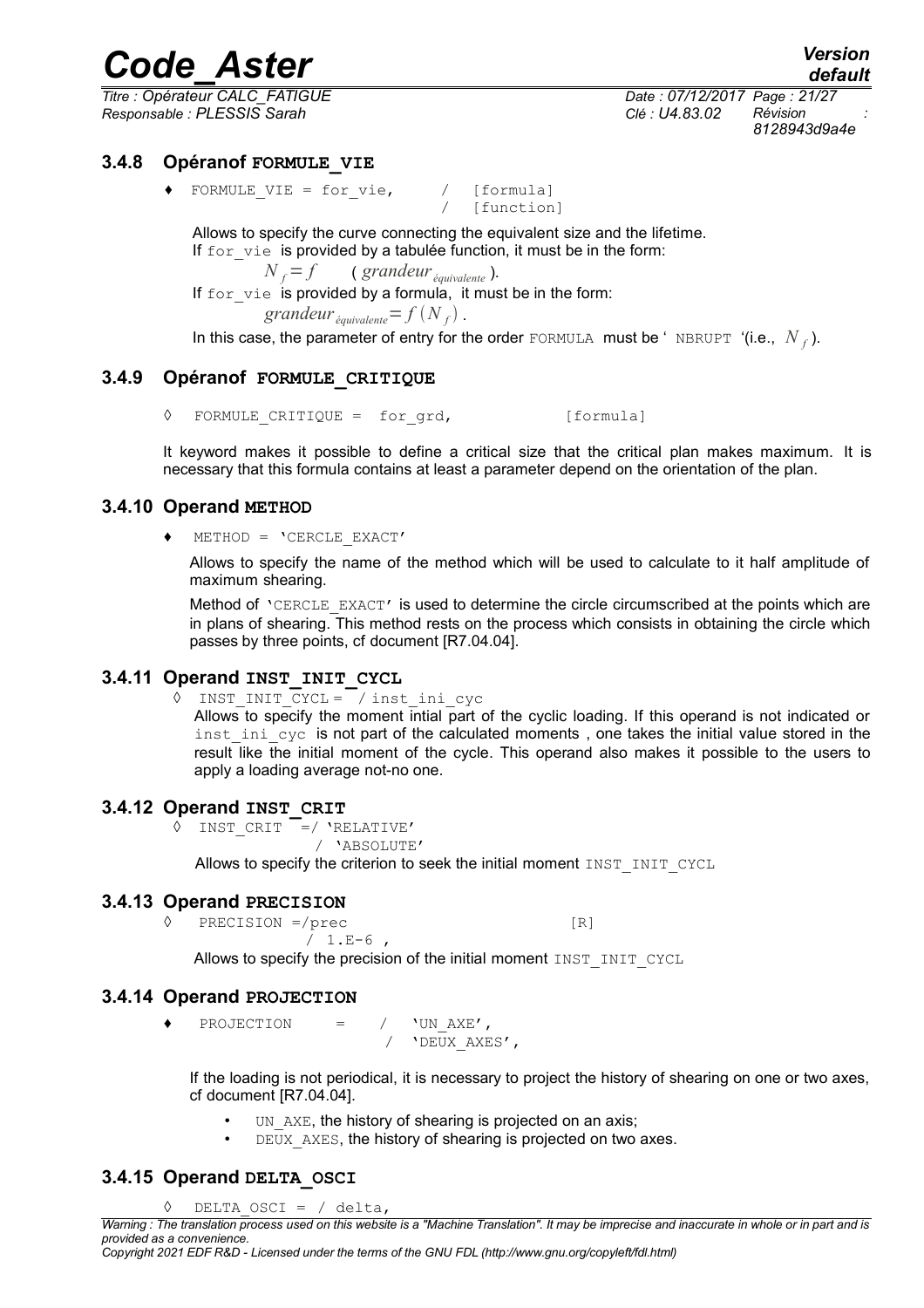*Titre : Opérateur CALC\_FATIGUE Date : 07/12/2017 Page : 22/27 Responsable : PLESSIS Sarah Clé : U4.83.02 Révision :*

*8128943d9a4e*

 $/ 0.0,$ 

Filtering of the history of the loading. In all the cases, if the function remains constant or decreasing on more than two consecutive points one removes the intermediate points to keep only the two extreme points. Then, one removes history of loading the points for which the variation of the value of the constraint is lower than the value delta. By default delta is equal to zero, which amounts keeping all the oscillations of the loading, even those of low amplitude. For more information to see the documentation of the order POST\_FATIGUE, [U4.83.01], even operand.

#### **3.4.16 Operands GROUP\_MA GROUP\_NO**

 $\Diamond$  GROUP MA = lgma,

The options are calculated on the groups of meshs contained in the list  $1$  qma.

 $\Diamond$  GROUP NO = lgno,

The options are calculated on the groups of nodes contained in the list  $1qno$ .

#### **3.4.17 Operand COEF\_PREECROU**

 $\Diamond$  COEF PREECROU = / coef pre,  $/ 1.0,$ 

This coefficient is used to take into account the effect of possible a préécrouissage.

#### **3.4.18 Operand GRID**

 $GRID = grid,$ 

Allows to specify the name of the grid given by the user.

## **3.5 Operands specific to the calculation of the type FATIGUE\_VIBR**

#### **3.5.1 Principle of calculation**

<span id="page-21-0"></span>This option does not aim at calculating the damage associated with a known loading, but contrary considering the loading vibratory maximum associated with an unlimited endurance with the studied structure. The structures concerned are typically the wings, solicited by a known static loading (centrifugal load related to the rotation of the machine) and by an unknown or badly known dynamic loading (vibrations induced by the flow of the fluid).

A fundamental assumption of this option is to consider a uniaxial criterion of tiredness (method of Wöhler). In other words, it is supposed that the principal directions of the static loading and the dynamic loading are the same ones. This assumption seems licit for the usual structures concerned (wings, lines of piping,…) ; it induces a conservatism undoubtedly excessive in the case general.

The approach of a study with this option is the following one:

• Calculation of the constraint related to the static loading  $\sigma_{stat}$  with MECA\_STATIQUE or STAT\_NON\_LINE ;

• Calculation of the constraints associated with  $N$  clean modes considered  $\sigma_{mod}^{i}$  with CALC\_MODES ;

- Fatique analysis with CALC\_FATIGUE/TYPE\_CALCUL = 'FATIGUE\_VIBR'
	- Introduction of an assumption on the relative weight of the various clean modes considered  $(\boldsymbol{\beta}_i)_{1\leq i\leq N}$  (corresponds to the operand <code>FACT\_PARTICI</code> ) :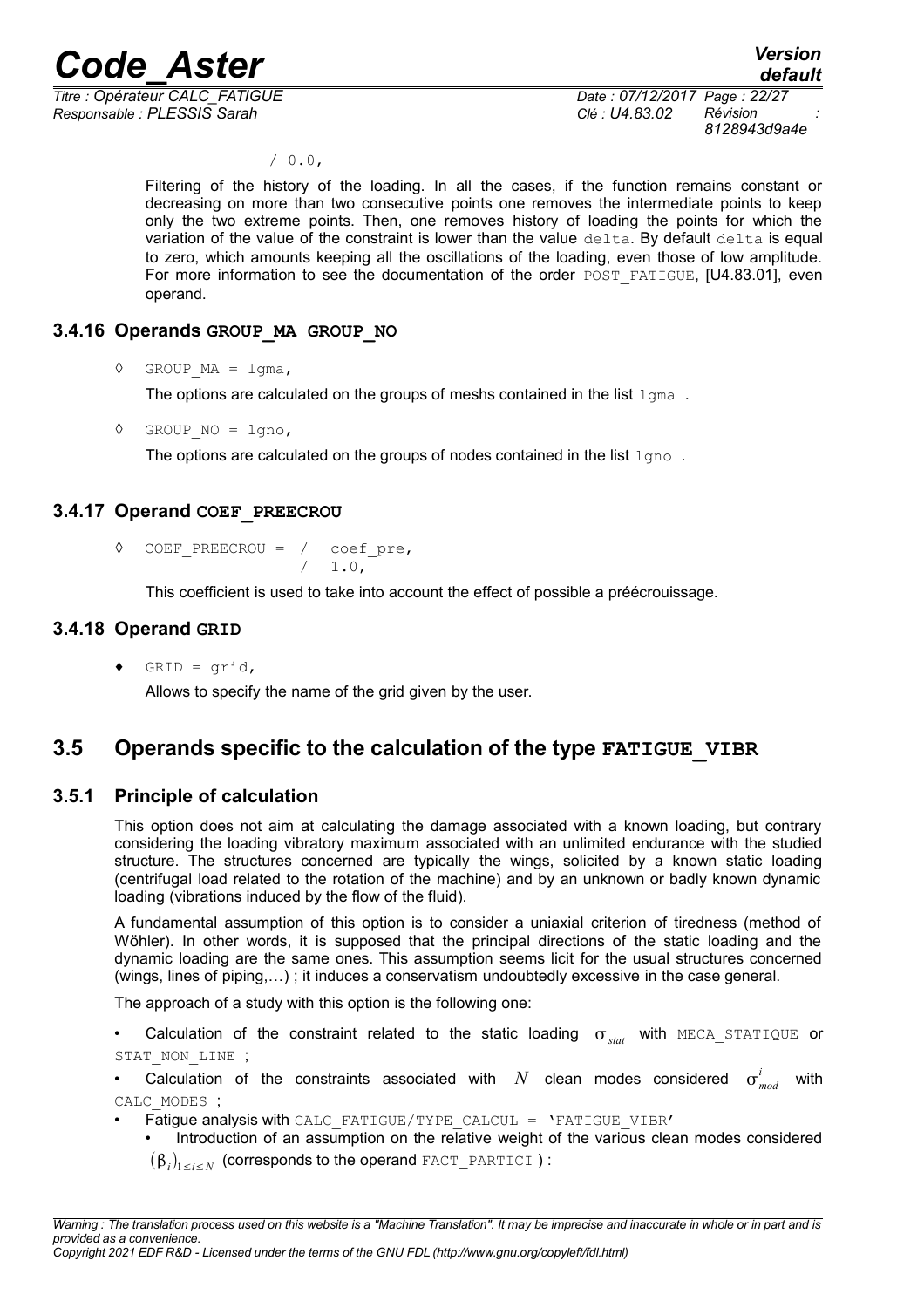*Titre : Opérateur CALC\_FATIGUE Date : 07/12/2017 Page : 23/27 Responsable : PLESSIS Sarah Clé : U4.83.02 Révision :*

*8128943d9a4e*

$$
\sigma_{total}(t) = \sigma_{stat} + \alpha \sum_{i=1}^{N} \beta_i \sigma_{mod}^{i} \cos(\omega_i t + \phi_i) ,
$$

where  $\omega_i$  and  $\phi_i$  are respectively the pulsation (known) and the dephasing (unknown) of mode I. The coefficient  $\alpha$  is the parameter which one seeks to calculate;

• Recovery of the parameters materials and choices of the criterion of calculation of the damage (operands CORR SIGM MOYE and MATER, cf § [24](#page-23-0) ). One notes  $f$  the criterion which the maximum amplitude of variation of the constraint must check  $S_{alt}^{max}$  .  $f$  depends on the limit of endurance  $|{\cal S}_l|$  and of the limit to the rupture  $|{\cal S}_u|$  material:

$$
S_{\text{alt}}^{\text{max}} \!=\! f\left(\sigma_{\text{stat}}, S_{\text{l}}, S_{\text{u}}\right)
$$

- On all the nodes or points of Gauss of the grid (according to the choice in OPTION ) :
	- Calculation of the amplitude of variation of the constraints:  $\int_{alt}^{N} = \alpha \sum_{i=1}^{N}$ *i*=1  $\beta_i \sigma_{mod}^i$  (to be

noted that, not knowing dephasings between the modes, the amplitude is defined in a conservative way as the sum of the amplitude of each mode);

• Calculation of the coefficient  $\alpha$  correspondent with an unlimited endurance:  $f(\sigma_{\textit{stat}}, S_{\textit{l}}, S_{\textit{u}})$ 

$$
\alpha = \frac{\int \left( \mathbf{0}_{stat}, \mathbf{S}_{l}, \mathbf{S}_{u} \right)}{\sum_{i=1}^{N} \beta_{i} \sigma_{mod}^{i}}
$$

Interpretation and use of the result of CALC\_FATIGUE : the operator provides the field (with the nodes or the point of Gauss) of the acceptable values of  $\alpha$ : the minimal value of  $\alpha$  on the grid allows to calculate the acceptable maximum amplitude of vibration of the structure (the minimal value is displayed in the file message; it can also be found by post-treating or visualizing the field result); the field makes it possible to locate the zones which limit the lifetime of the structure.

To pass from the coefficient  $\alpha$  with the acceptable amplitude of vibration in a given point  $\partial \tilde{u}$ (corresponding for example to the position of a sensor), an additional operation is to be realized. One notes  $\tilde{u}^i_{mod}$  displacement at the point of interest associated with the mode  $i$  ; the acceptable amplitude of vibration in this point is then:

$$
\partial \tilde{u} = min(\alpha) \sum_{i=1}^{N} \beta_{i} \tilde{u}_{mod}^{i}
$$

#### **Note:**

*If the static stress exceeds in a node stress the rupture of material, the acceptable amplitude of vibration is worthless. In this case, a message of alarm is transmitted and calculation continues on the other nodes.*

#### **3.5.2 Keyword factor HISTORY**

This keyword factor gathers the phase of definition of the loading: static stress (operand RESULT) ; modal constraints (MODE\_MECA) ; number of the modes to be considered (NUME\_MODE) ; relative weight of each one of its modes (FACT\_PARTICI).

#### **3.5.2.1 Operand RESULT**

#### ♦ RESULT = LMBO

Name of the concept result containing the stress field associated with the static loading with the structure (only one step of time). More precisely, the concept result must contain one of the fields of reference symbol SIEQ ELNO or SIEQ ELGA according to the desired option of calculation.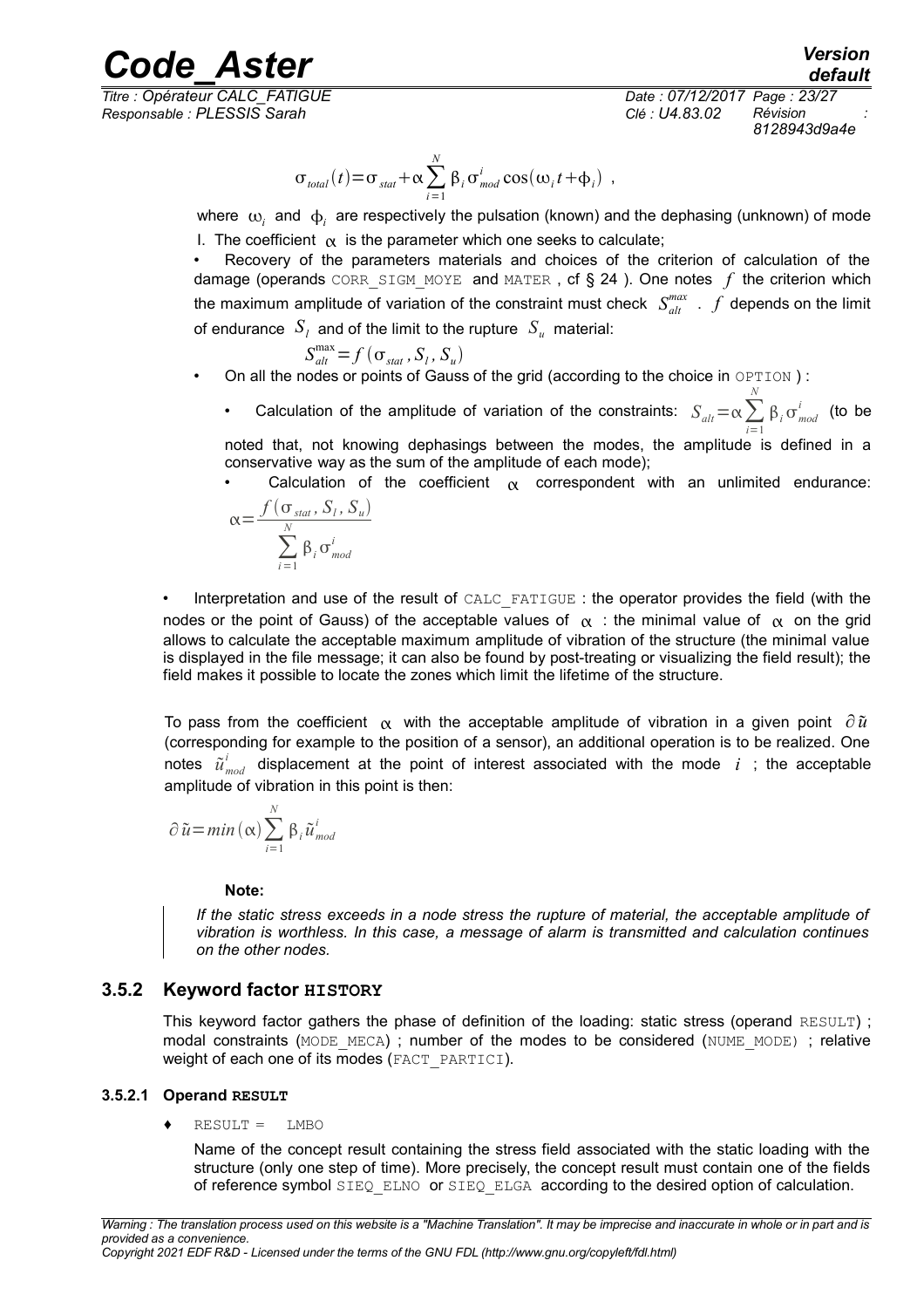*Titre : Opérateur CALC\_FATIGUE Date : 07/12/2017 Page : 24/27 Responsable : PLESSIS Sarah Clé : U4.83.02 Révision :*

*8128943d9a4e*

#### **3.5.2.2 Operand MODE\_MECA**

 $MODE$  MECA = mode

Name of the concept of the type mode meca, containing the stress fields for the clean modes of the structure.

More precisely, the concept result must contain one of the fields of reference symbol SIEQ ELNO or SIEQ\_ELGA according to the desired option of calculation. These fields are calculated with the operator CALC\_CHAMP, in postprocessing of a calculation of clean modes with CALC\_MODES.

#### **3.5.2.3 Operand NUME\_MODE**

♦ NUME\_MODE = list\_I

Number of the modes to be considered for the calculation of the damage.

#### **3.5.2.4 Operand FACT\_PARTICI**

♦ FACT\_PARTICI = list\_R

Relative weight of each mode to be considered. The length of the list must be identical to the length of that well informed under the operand NUME\_MODE.

Only the relationship between the various provided factors is important. If one wants to pass from the parameter calculated by CALC\_FATIGUE for a maximum amplitude of displacement in a given node, it is however advisable to take well into account the same coefficients (cf  $\S 22$  $\S 22$ ).

#### **3.5.3 Operand OPTION**

This keyword factor makes it possible to specify the place of calculation of the damage:

• 'DOMA\_ELNO\_SIGM' for the calculation of the damage to the nodes starting from a stress field.

Static and modal results (operands RESULT and MODE MECA) must contain the field of reference symbol SIEQ\_ELNO (calculable by CALC\_CHAMP), which amongst other things defines the value of the equivalent constraint of von Mises signed (component VMIS SG) calculated with the nodes.

• **'DOMA** ELGA SIGM' for the calculation of the damage at the points of Gauss starting from a stress field.

Static and modal results (operands RESULT and MODE MECA) must contain the field of reference symbol SIEQ ELGA (calculable by CALC CHAMP), which amongst other things defines the value of the equivalent constraint of von Mises signed (component  $VMIS^S$  SG) calculated at the points of Gauss.

#### **3.5.4 Operand CORR\_SIGM\_MOYENNE**

<span id="page-23-0"></span>CORR SIGM MOYE =  $/$  'GOODMAN', / 'TO STACK' ,

The structure is subjected to a loading with nonworthless average constraint, the average constraint corresponding to the static stress.

The taking into account of the average constraint  $\sigma_m$  in the curve of tiredness of Wöhler can be done with the aidE of the diagram of Haigh [R7.04.01]. Two corrections are available to calculate the acceptable alternate constraint  $S_{alt}^{max}$  according to the limit of endurance  $S_{I}$  and of the limit to the rupture  $S_u$  material:

right-hand side of Goodman: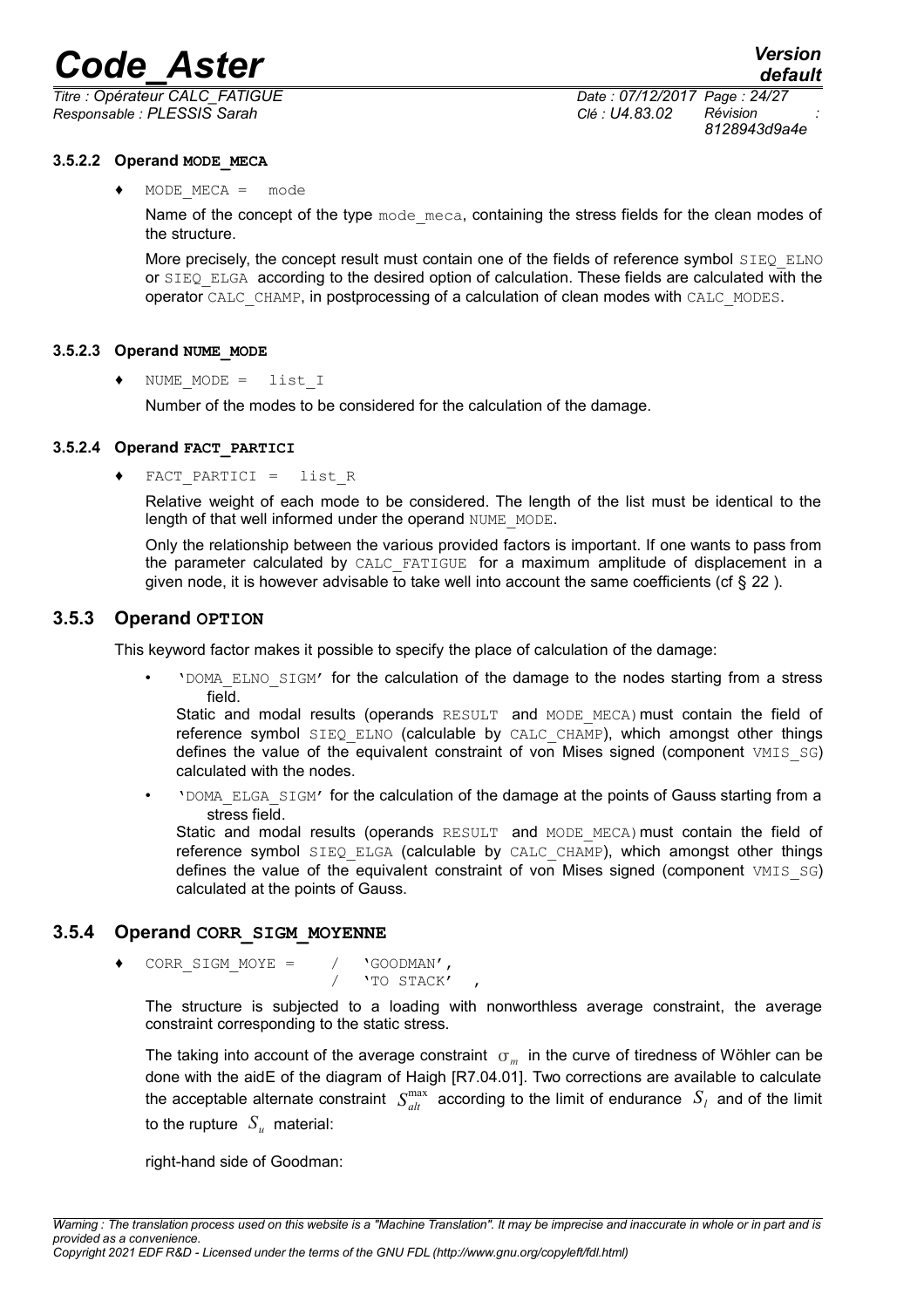*Titre : Opérateur CALC\_FATIGUE Date : 07/12/2017 Page : 25/27 Responsable : PLESSIS Sarah Clé : U4.83.02 Révision :*

*default 8128943d9a4e*

$$
S_{alt}^{\max} = S_l \left( 1 - \frac{\sigma_m}{S_u} \right)
$$

parabola To stack:

$$
S_{alt}^{max} = S_l \left( 1 - \frac{\sigma_m}{S_u} \right)^2
$$

The value of the limit to the rupture of material  $S_u$  must be introduced into the operator DEFI\_MATERIAU  $[U4.43.01]$  (keyword factor RCCM, operand Known). Limit of endurance  $S<sub>l</sub>$ corresponds to the first point of the curve of Wöhler (operator DEFI\_MATERIAU, keyword TIREDNESS, operand WOHLER).

#### **3.5.5 Operand TOO BAD**

♦ DAMAGE = / 'WOHLER'

For the moment, only the method of Wöhler is available for the vibratory fatigue analyses. This method rests on the calculation of the amplitude of variation of the constraints and the comparison with the curve of tiredness of Wöhler of material.

The curve of Wöhler of material must be introduced into the operator DEFI\_MATERIAU (keyword <code>TIREDNESS</code>, operand <code>wOHLER</code>). Only limit of endurance  $|S_l|$  (i.e the first point of the curve) is really used in calculation.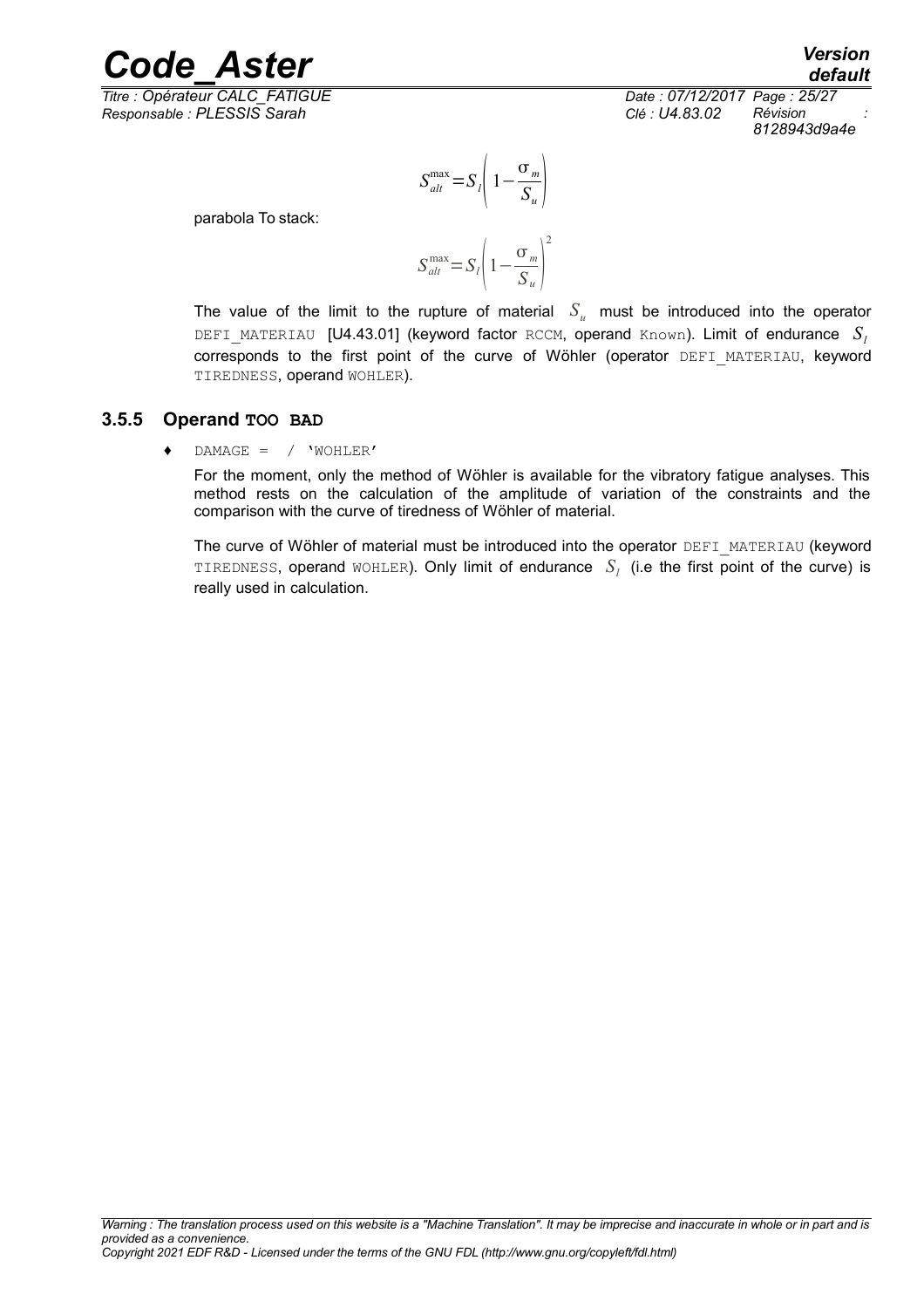*Titre : Opérateur CALC\_FATIGUE Date : 07/12/2017 Page : 26/27 Responsable : PLESSIS Sarah Clé : U4.83.02 Révision :*

*8128943d9a4e*

# **4 Size and components introduced into** *Code\_Aster*

The computed values are stored at the points of Gauss or the nodes according to the option selected. Size FACY R (Cyclic Tiredness) was introduced into the catalogue of the sizes.

#### **For the periodic loading and the criteria of the type of plan criticizes maximum shearing**

| DTAUM1  | first value of the half amplitude max of shearing in the critical plan                        |
|---------|-----------------------------------------------------------------------------------------------|
| VNM1X   | component $x$ normal vector with the plan criticizes related to DTAUM1                        |
| VNM1Y   | component $y$ normal vector with the plan criticizes related to DTAUM1                        |
| VNM1Z   | component $z$ normal vector with the plan criticizes related to DTAUM1                        |
| SINMAX1 | normal maximum constraint with the plan criticizes correspondent with DTAUM1                  |
| SINMOY1 | normal average constraint with the plan criticizes correspondent with DTAUM1                  |
| EPNMAX1 | normal maximum deformation with the plan criticizes correspondent with DTAUM1                 |
| EPNMOY1 | average maximum deformation with the plan criticizes correspondent with DTAUM1                |
| SIGEO1  | Constraint equivalent within the meaning of the criterion selected correspondent to<br>DTAUM1 |
| NBRUP1  | many cycles before rupture (function of SIGEQ1 and of a curve of Wöhler)                      |
| ENDO1   | damage associated with $NBFUP1$ ( $ENDO1=1/NBRUP1$ )                                          |
| DTAUM2  | second value of the half amplitude max of shearing in the critical plan                       |
| VNM2X   | component $x$ normal vector with the plan criticizes related to DTAUM2                        |
| VNM2Y   | component $y$ normal vector with the plan criticizes related to DTAUM2                        |
| VNM2Z   | component $z$ normal vector with the plan criticizes related to DTAUM2                        |
| SINMAX2 | normal maximum constraint with the plan criticizes correspondent with DTAUM2                  |
| SINMOY2 | normal average constraint with the plan criticizes correspondent with DTAUM2                  |
| EPNMAX2 | normal maximum deformation with the plan criticizes correspondent with DTAUM2                 |
| EPNMOY2 | average maximum deformation with the plan criticizes correspondent with DTAUM2                |
| SIGEQ2  | Constraint equivalent within the meaning of the criterion selected correspondent to<br>DTAUM2 |
| NBRUP2  | many cycles before rupture (function of SIGEQ2 and of a curve of Wöhler)                      |
| ENDO2   | damage associates with $NBFUP2$ ( $ENDO2=1/NBRUP2$ )                                          |

#### **Table 5.5-1: Components specific to multiaxial cyclic tiredness for the periodic loading**

#### **For the loading not-periodical and the criteria of the type of plan criticizes maximum damage**

| VNM1X | component $x$ normal vector with the plan criticizes dependent with the damage max      |
|-------|-----------------------------------------------------------------------------------------|
| VNM1Y | component $y$ normal vector with the plan criticizes dependent with the damage max      |
| VNM1Z | component $z$ normal vector with the plan criticizes dependent with the damage max      |
| ENDO1 | damage associated with the block with loading                                           |
| VNM2X | component $x$ normal vector with the plan criticizes dependent with the damage max      |
| VNM2Y | component $\gamma$ normal vector with the plan criticizes dependent with the damage max |
| VNM2Z | component $z$ normal vector with the plan criticizes dependent with the damage max      |

#### **Table 5.5-2: Components specific to multiaxial cyclic tiredness for the loading not-periodical**

For the loading not-periodical, if there exists only one critical plan of the maximum damage, VNM2X, VNM2Y, VNM2Z are identical to VNM1X, VNM1Y, VNM1Z. If several plans exist, one an alarm emits and leaves the two foregrounds.

## **5 Examples**

One will be able to refer to test SZLZ105 concerning the damage and the office plurality of damage, with the SSLV135a tests as regards relating to the periodic loadings as with the SSLV135c tests for the case where the loading is not periodical.

*default*